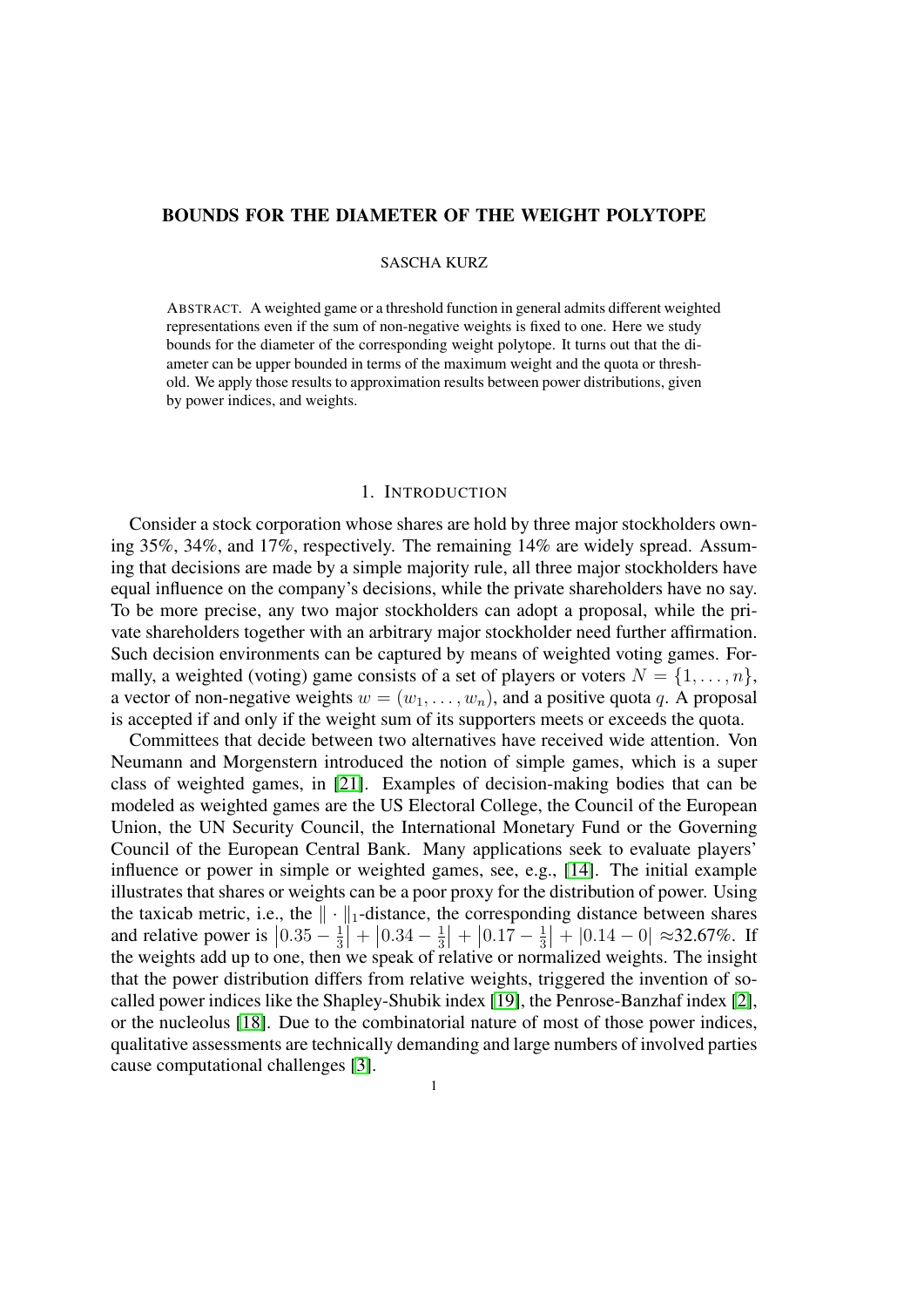One reason for the difference between relative weights and power is that a weighted game permits different representations. If there are two normalized representations whose weight vectors are at large distance then at least one of the relative weight vectors also has a large distance to the power distribution. So, here we study bounds for the diameter of the weight polytope, i.e., bounds for the maximal distance between two normalized vectors of the same weighted game. We will study those bounds in terms of the number of players, the relative quota, and the maximum relative weight in a given representation of the game.

Each weighted game, also called threshold function in threshold logic, admits a representation with integer weights. Bounds for the necessary magnitude of integer weighted are studied in the literature, see e.g. [\[1\]](#page-14-2) and the references therein.

The remaining part of the paper is structured as follows. In Section [2](#page-1-0) we give the necessary definitions for simple games, weighted games and the weight polytope. Worst case lower bounds on the diameter of the weight polytope are given in Section [3](#page-4-0) and upper bounds are given in Section [4.](#page-8-0) Applications to approximation results for power indices are given in Section [5](#page-10-0) before we draw a brief conclusion in Section [6.](#page-11-0) Some lengthy or more technical proofs are moved to an appendix.

# 2. THE WEIGHT POLYTOPE OF A WEIGHTED GAME

<span id="page-1-0"></span>For a positive integer n let  $N = \{1, \ldots, n\}$  be the set of players. A *simple game* is a mapping  $v: 2^N \to \{0, 1\}$  from the subsets of N to binary outcomes satisfying  $v(\emptyset) = 0$ ,  $v(N) = 1$ , and  $v(S) \le v(T)$  for all  $\emptyset \subseteq S \subseteq T \subseteq N$ . The interpretation in the context of binary voting systems is as follows. A subset  $S \subseteq N$ , also called coalition, is considered as the set of players that are in favor of a proposal, i.e., which vote "yes". If  $v(S) = 1$  we call coalition S winning and losing otherwise. By  $\mathcal{W}(v)$  we denote the set of winning coalitions and by  $\mathcal{L}(v)$  we denote the set of losing coalitions of v. If coalition  $S$  is winning but each proper subset is losing, then we call  $S$  minimal winning. Similarly, if S is losing but each proper superset of S is winning, then we call S maximal losing. By  $\mathcal{W}^m(v)$  we denote the set of minimal winning and by  $\mathcal{L}^m(v)$  we denote the set of maximal losing coalitions.  $v(S)$  encodes the group decision, i.e.,  $v(S) = 1$  if the proposal is accepted and  $v(S) = 0$  otherwise. So, these assumptions for a simple game are quite natural for a voting system with binary options in the input and output domain. The dual  $v^d$  of a simple game v is defined via  $v^d(S) = v(N) - v(N \setminus S) = 1 - v(N \setminus S)$ for all  $S \subseteq N$  and is a simple game itself. If  $v(S) = v(S \cup \{i\})$  for all  $S \subseteq N$ , then we call player i a null player. Player i is a passer if  $v({i}) = 1$ . Two players i and j are equivalent if  $v(S \cup \{i\}) = v(S \cup \{j\})$  for all  $S \subseteq N \setminus \{i, j\}.$ 

A simple game v is called *weighted* if there exist weights  $w \in \mathbb{R}_{\geq 0}^n$  and a quota  $q \in \mathbb{R}_{>0}$  such that  $v(S) = 1$  if and only if  $w(S) := \sum_{i \in S} w_i \ge q$ . From the conditions of a simple game we conclude  $0 < q \leq w(N)$ . If  $w(N) = 1$  we speak of normalized or relative weights, where  $0 < q \leq 1$ . We denote the respective game by  $v = [q; w]$  and refer to the pair  $(q; w)$  as a weighted representation, i.e., we can have  $[q; w] = [q'; w']$ but  $(q; w) \neq (q'; w')$ . The example from the introduction can, e.g., be represented by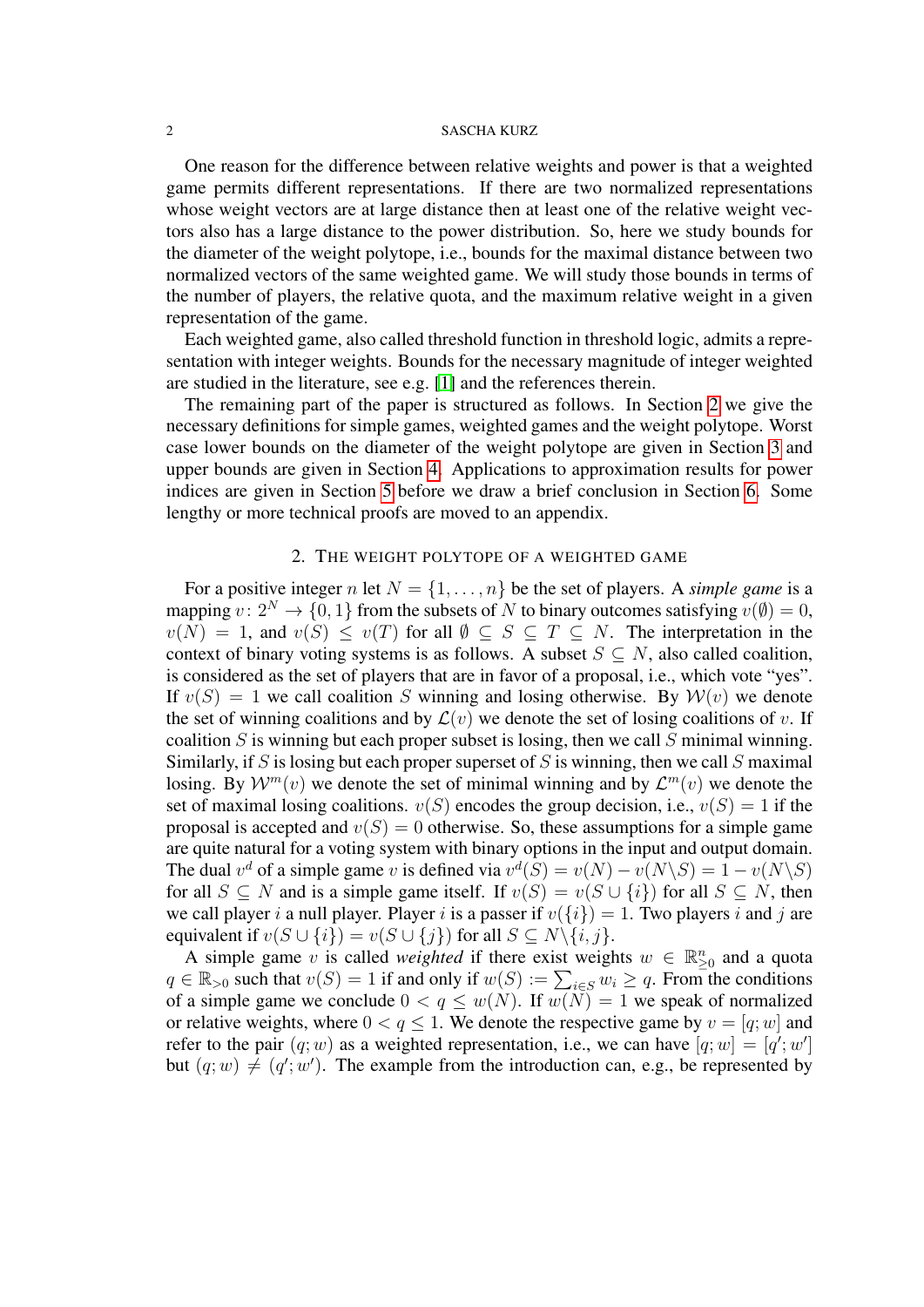$(51\%;35\%,34\%,17\%,14\%),\;(\frac{1}{2})$  $\frac{1}{2}$ ;  $\frac{1}{3}$  $\frac{1}{3}, \frac{1}{3}$  $\frac{1}{3}, \frac{1}{3}$  $(\frac{1}{3}, 0)$ , or  $(6, 4, 3, 3, 1)$ , where the fourth player mimics the private shareholders.

<span id="page-2-1"></span>**Lemma 2.1.** *If*  $(q; w)$  *is a normalized representation of a weighted game v, then*  $(1$  $q+\varepsilon;w)$  is a normalized representation of the dual game  $v^d$  for each  $0<\varepsilon<\min\{q-\varepsilon\}$  $w(S)$  |  $S \in \mathcal{L}(v)$  }.

*Proof.* For each losing coalition S of  $v^d$  the coalition  $N\setminus S$  is winning in v, so that  $w(N\setminus S) = 1 - w(S) \ge q$  and  $w(S) \le 1 - q < 1 - q + \varepsilon$ . Now let S be a winning coalition of  $v^d$ , so that  $N\backslash S$  is losing in v and  $\varepsilon < q - w(N\backslash S) = q - 1 + w(S)$ , which is equivalent to  $w(S) > 1 - q + \varepsilon$ . Since  $\emptyset$  is a losing coalition in v we have  $\varepsilon < q - w(\emptyset) = q$ , so that  $1 - q + \varepsilon < 1$ .

Note that  $\min\{q - w(S) \mid S \in \mathcal{L}(v)\} > 0$ .

Given a weighted game v, we call a weight vector  $w \in \mathbb{R}_{\geq 0}$  feasible if there exists a quota  $q \in \mathbb{R}_{>0}$  satisfying  $v = [q; w]$ . Obviously, such a quota exists iff the largest weight of a losing coalition is strictly smaller than the smallest weight of a winning coalition. Thus, c.f. [\[9,](#page-14-3) Lemma 3.2], the set of feasible normalized weight vectors is given by

$$
\begin{aligned}\n\left\{ w \in \mathbb{R}_{\geq 0}^n \mid w(N) = 1, v(S) > v(T) &\forall S \in \mathcal{W}(v), T \in \mathcal{L}(v) \right\} \\
= \left\{ w \in \mathbb{R}_{\geq 0}^n \mid w(N) = 1, v(S) > v(T) &\forall S \in \mathcal{W}^m(v), T \in \mathcal{L}^m(v) \right\}.\n\end{aligned}
$$

Note that these sets only depend on the game  $v$  and are non-empty for weighted games. Due to the involved strict inequalities we have to consider their closure in order to obtain polytopes.

<span id="page-2-0"></span>**Definition 2.2.** For a weighted game v we define the weight polytope of v by

$$
\mathsf{W}(v) = \left\{ w \in \mathbb{R}^n_{\geq 0} \mid w(N) = 1, v(S) \geq v(T) \quad \forall S \in \mathcal{W}^m(v), T \in \mathcal{L}^m(v) \right\}
$$

and call

$$
diam(W(v)) = max \{ ||w - w'||_1 \mid w, w' \in W(v) \}
$$

its diameter, where  $||x||_1 := \sum_i |x_i|$ .

As an example we consider the weighted game  $v = [2, 1, 1, 1]$ . For  $w \in W(v)$  the conditions  $w(S) \geq w(T)$  for all  $S \in \mathcal{W}^m(v)$  and all  $T \in \mathcal{L}^m(v)$  read  $w_1 + w_2 \geq w_3$ ,  $w_1 + w_3 \geq w_2$ , and  $w_2 + w_3 \geq w_1$ . The normalization  $w(N) = 1$  can be used to eliminated  $w_3$  via  $w_3 = 1 - w_1 - w_2$ . Finally, respecting  $w \in \mathbb{R}^3_{\geq 0}$  gives

$$
\mathsf{W}(v) = \left\{ (w_1, w_2, 1 - w_1 - w_2) \mid 0 \le w_1 \le \frac{1}{2}, 0 \le w_2 \le \frac{1}{2}, w_1 + w_2 \ge \frac{1}{2} \right\}.
$$

Since  $w := \left(\frac{1}{2}\right)$  $\frac{1}{2}, \frac{1}{2}$  $(\frac{1}{2},0) \in \mathsf{W}(v)$  and  $w' := (\frac{1}{2})$  $\frac{1}{2}, 0, \frac{1}{2}$  $(\frac{1}{2}) \in \mathsf{W}(v)$ , we have

$$
diam(W(v)) \ge ||w - w'||_1 = 1.
$$

Indeed, it can be shown that  $\|\tilde{w} - \hat{w}\|_1 \leq 1$  for all  $\tilde{w}, \hat{w} \in W(v)$ , so that  $\text{diam}(W(v)) = 1$ in our example.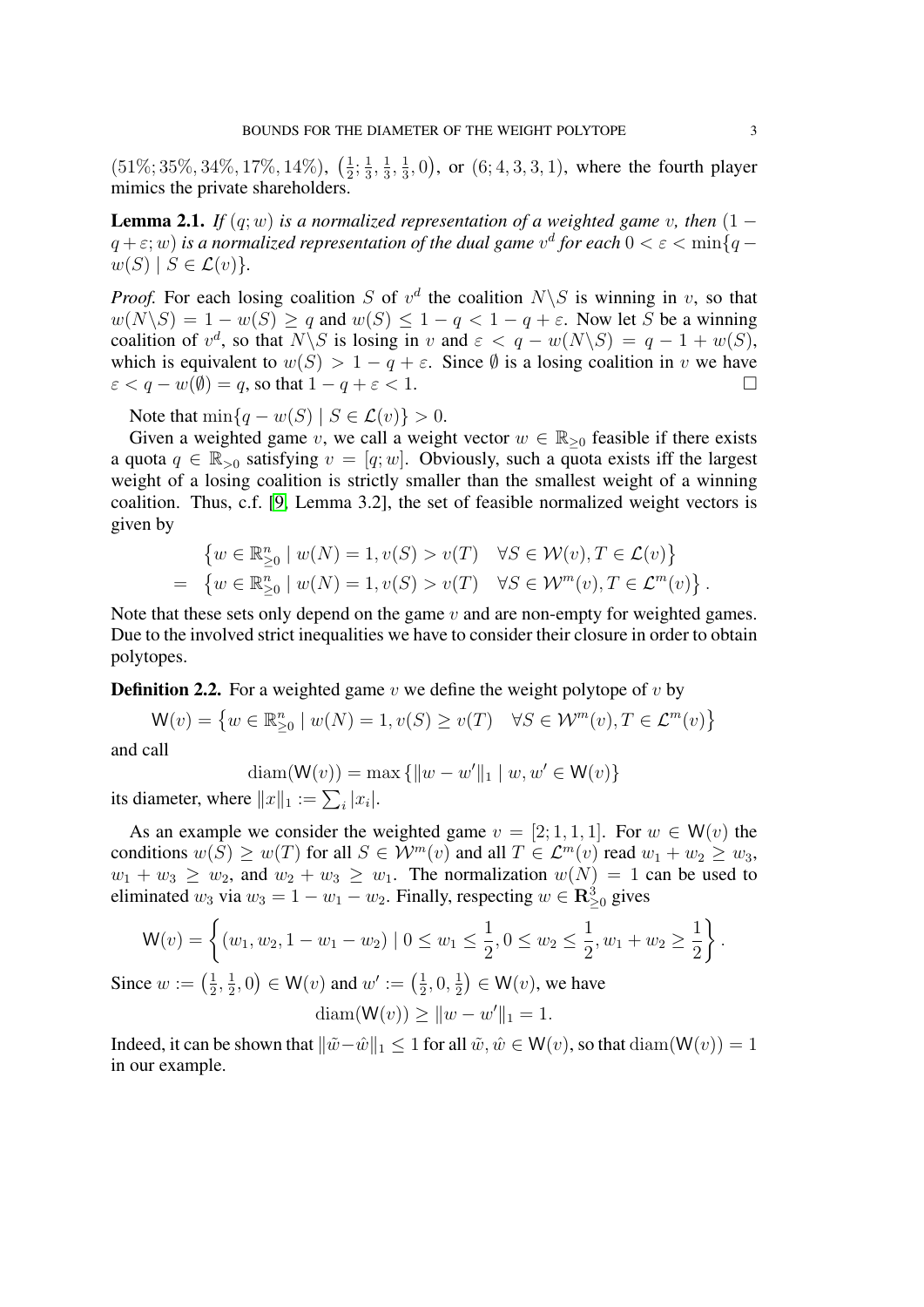For a simple game v the set  $W(v)$  is non-empty iff v is a so-called roughly weighted game, which is a relaxation of a weighted game. While also for a weighted game  $v$  not any element in W(v) can be completed by a suitable quota  $q \in (0, 1]$  to a normalized representation  $(q; w)$ , Definition [2.2](#page-2-0) makes sense nevertheless since  $\dim(W(v)) = n-1$ , see e.g. [\[9,](#page-14-3) Lemma 3.4], i.e., the weight polytope is full-dimensional. More concretely, for each weighted game v and each  $\varepsilon \in \mathbb{R}_{>0}$  there are  $w, w' \in W(v)$  and  $q, q' \in (0, 1]$ such that  $v = [q; w] = [q'; w']$  and

$$
diam(W(v)) - \varepsilon \le ||w - w'||_1 \le diam(W(v)).
$$

Given the indicated linear programming formulation,  $\text{diam}(W(v))$  can be computed in polynomial time (in terms of the number of minimal winning and maximal losing coalitions). The same is true if we replace  $\|\cdot\|_1$  by the maximum norm  $\|x\|_{\infty} = \max\{x_i \mid x_i\|$  $1 \leq i \leq n$  for  $x \in \mathbb{R}^n$ . We denote the corresponding diameter by  $\text{diam}^{\infty}(\mathsf{W}(v))$ . For an arbitrary *p*-norm  $||x||_p := (\sum_i x_i^p)$  $\binom{p}{i}^{1/p}$  with  $1 < p < \infty$ , we can obtain lower and upper bounds via  $||x||_{\infty} \leq ||x||_p \leq ||x||_1$ , so that we restrict ourselves to the corresponding two distance functions. The bound  $||x||_{\infty} \le ||x||_1$  can be slightly improved in our context.

<span id="page-3-0"></span>**Lemma 2.3.** For  $w, w' \in \mathbb{R}_{\geq 0}^n$  with  $||w||_1 = ||w'||_1 = 1$ , we have  $||w - w'||_{\infty} \le$ 1  $\frac{1}{2}||w-w'||_1.$ 

*Proof.* With  $S := \{1 \leq i \leq n \mid w_i \leq w'_i\}$  and  $A := \sum_{i \in S} (w'_i)$  $\sum$  $i'_{i} - w_{i}$ ),  $B :=$  $_{i \in N \setminus S} (w_i - w'_i)$ , where  $N = \{1, ..., n\}$ , we have  $A - B = 0$  since  $||w||_1 = ||w'||_1$ and  $w, w' \in \mathbb{R}_{\geq 0}^n$ . Thus,  $||w - w'||_1 = 2A$  and  $||w - w'||_{\infty} \leq \max\{A, B\} = A$ .  $\Box$ 

What can be said about diam(W(v)) and diam<sup>∞</sup>(W(v)) in general without solving the specific linear programs? Obviously, we have  $\text{diam}(\mathsf{W}(v)) \leq 2$  and  $\text{diam}^{\infty}(\mathsf{W}(v)) \leq 2$ 1. These bounds are asymptotically attained for  $n \geq 2$  and  $v = [n; (1, \ldots, 1)],$  i.e., for any  $0 < \varepsilon < \frac{1}{n}$  we can set  $w = (1 - (n - 1) \cdot \varepsilon, \dots, \varepsilon), w' = (\varepsilon, \dots, \varepsilon, 1 - (n - 1) \cdot \varepsilon),$  $q = q' = 1 - \varepsilon$  so that  $v = [q; w] = [q'; w'], ||w - w'||_1 = 2 \cdot (1 - n\varepsilon)$ , and  $\|w - w'\|_{\infty} = 1 - 2\varepsilon$ . In other words,  $(1, 0, ..., 0), (0, ..., 0, 1) \in W([n; 1, ..., 1])$ attain the desired distances. For the weighted game v with  $n = 1$  players we have  $diam(W(v)) = diam^{\infty}(W(v)) = 0$  since  $W(v) = \{(1)\}.$ 

In order to obtain tighter bounds for the diameter of the weight polytope we need more information besides the number of players. Given an exemplary normalized representation  $(q; w)$ , we study *key parameters* like the relative quota  $q \in (0, 1]$ , i.e., the quota of a normalized representation, or the maximum relative weight  $\Delta(w) := ||w||_{\infty} \in (0, 1],$ where we write  $\Delta$  whenever w is clear from the context. Besides this, also more sophisticated invariants of weight vectors have been studied in applications. The so-called *Laakso-Taagepera index* a.k.a. *Herfindahl-Hirschman index*, c.f. [\[13\]](#page-15-4), is used in Industrial Organization to measure the concentration of firms in a market, see, e.g., [\[4\]](#page-14-4), and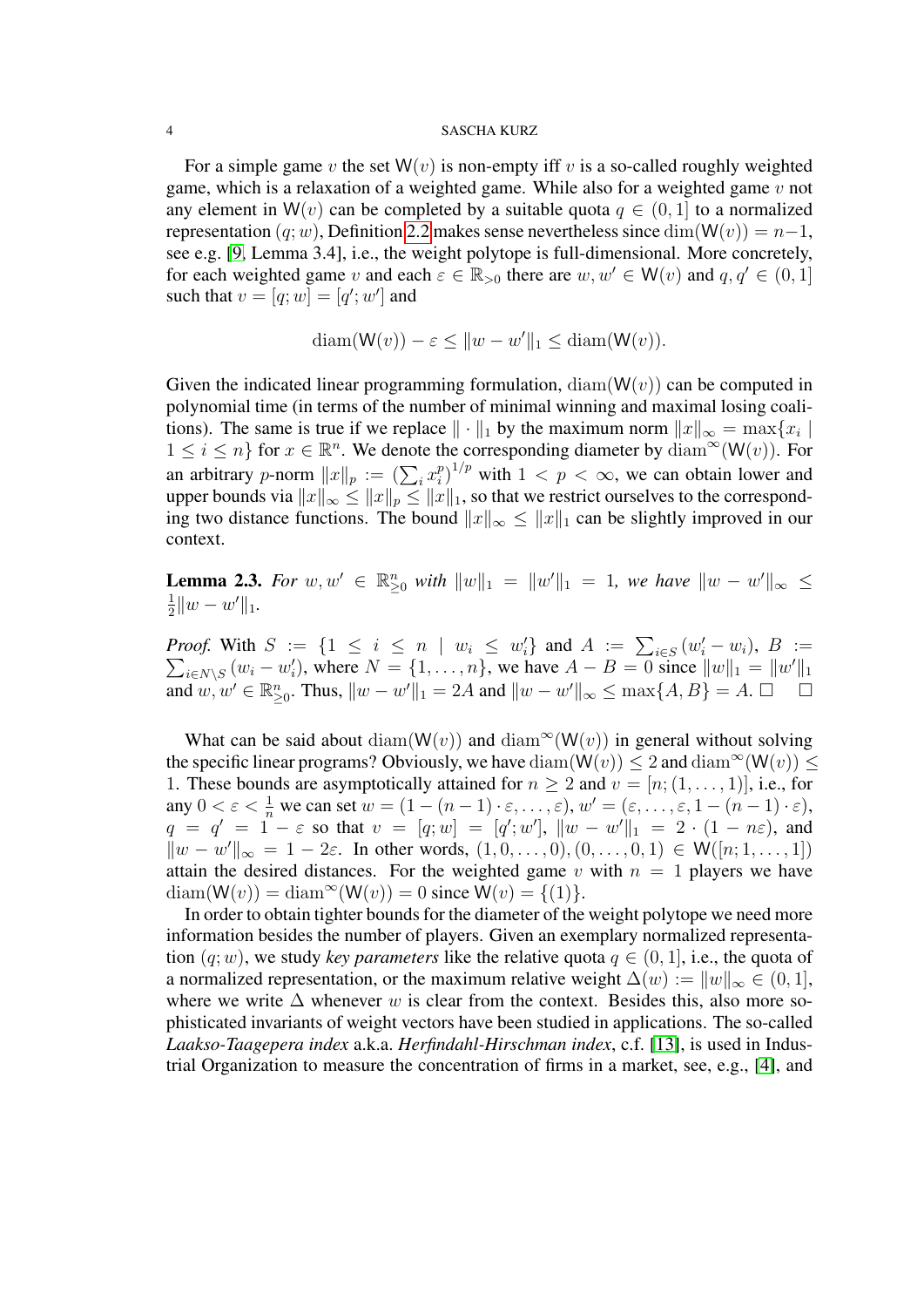given by

$$
L(w) = \left(\sum_{i=1}^{n} w_i\right)^2 / \sum_{i=1}^{n} w_i^2.
$$

for  $w \in \mathbb{R}_{\geq 0}^n$  with  $w \neq 0$ . In general we have  $1 \leq L(w) \leq n$ . If the weight vector w is normalized, then the formula simplifies to  $L(w) = 1/\sum_{i=1}^{n} w_i^2$ . Under the name "effective number of parties" the index is widely used in political science to measure party fragmentation, see, e.g., [\[12\]](#page-15-5). However, we observe the following relations between the maximum relative weight  $\Delta = \Delta(w)$  and the Laakso-Taagepera index  $L(w)$ :

<span id="page-4-2"></span>**Lemma 2.4.** *For*  $w \in \mathbb{R}_{\geq 0}^n$  *with*  $||w||_1 = 1$ *, we have* 

$$
\frac{1}{\Delta} \le \frac{1}{\Delta \left(1 - \alpha(1 - \alpha)\Delta\right)} \le L(w) \le \frac{1}{\Delta^2 + \frac{(1 - \Delta)^2}{n - 1}} \le \frac{1}{\Delta^2}
$$

for  $n \geq 2$ , where  $\alpha := \frac{1}{\Delta} - \left\lfloor \frac{1}{\Delta} \right\rfloor$  $\left[\frac{1}{\Delta}\right] \in [0,1)$ *. If*  $n = 1$ *, then*  $\Delta = L(w) = 1$ *.* 

*Proof.* Optimize  $\sum_{n=1}^{\infty}$  $i=1$  $w_i^2$  with respect to the constraints  $w \in \mathbb{R}^n$ ,  $||w||_1 = 1$ , and  $\Delta(w) =$ ∆, see the appendix for the technical details.

So, any lower or upper bound involving  $L(w)$  can be replaced by a bound involving  $\Delta$  instead. Since  $\Delta$  has nicer analytical properties and requires less information on w, we stick to  $\Delta$  in the following. We remark that there are similar inequalities for other indices measuring market concentration. Upper bounds on  $\text{diam}(W(v))$ , in terms of n, q, and  $\Delta$ , will be given in Section [4](#page-8-0) and worst case lower bounds for diam( $W(v)$ ) and  $\text{diam}^{\infty}(\mathsf{W}(v))$  will be given in Section [3.](#page-4-0)

## <span id="page-4-0"></span>3. WORST CASE LOWER BOUNDS FOR THE DIAMETER OF THE WEIGHT POLYTOPE

For integers  $1 \leq k \leq s$  and  $t \geq 0$  we denote by  $v_{k,s,t}$  the weighted game with s players of weight one, t players of weight zero, and a quota of k, i.e.,  $v_{k,s,t}$  =  $[k; 1, \ldots, 1, 0, \ldots, 0]$ . Players  $1, \ldots, s$  are pairwise equivalent as well as players  $s +$  $1, \ldots s + t$ , which are null players. If  $k = 1$ , then each player  $1 \le i \le s$  is a passer. First we study lower bounds for the diameter of those weighted games.

<span id="page-4-1"></span>**Lemma 3.1.** *For integers*  $1 \leq k \leq s$  *and*  $t \geq 0$  *we have* 

$$
\text{diam}(\mathsf{W}(v_{k,s,t})) \geq \max\left\{\frac{1}{10k}, \frac{1}{10(s-k)}\right\} \quad \text{and} \quad \text{diam}^{\infty}(\mathsf{W}(v_{k,s,t})) \geq \frac{1}{s}.
$$

*Proof.* Let  $S = \{1, \ldots s\}$  and  $T = \{s+1, \ldots, s+t\}$ . We start with the lower bound for diam( $W(v_{k,s,t})$ ). If s is even, then we set  $S_1 = \{1,\ldots,s/2\}$ ,  $S_0 = \emptyset$ , and  $S_{-1} =$  $\{s/2+1,\ldots,s\}$ . If s is odd, then we set  $S_1 = \{1,\ldots,(s-1)/2\}$ ,  $S_0 = \{(s+1)/2\}$ , and  $S_{-1} = \{(s+3)/2, \ldots, s\}$ . Let  $0 \leq \gamma \leq \frac{1}{s}$  $\frac{1}{s}$  be a parameter that we specify latter depending on further case differentiations. With this, we set  $w_i = \frac{1}{s} + \gamma$  for all  $i \in S_1$ ,  $w_i = \frac{1}{s}$  $\frac{1}{s}$  for all  $i \in S_0$ ,  $w_i = \frac{1}{s} - \gamma$  for all  $i \in S_{-1}$ ,  $w_i = \bar{w}_i = 0$  for all  $i \in T$ , and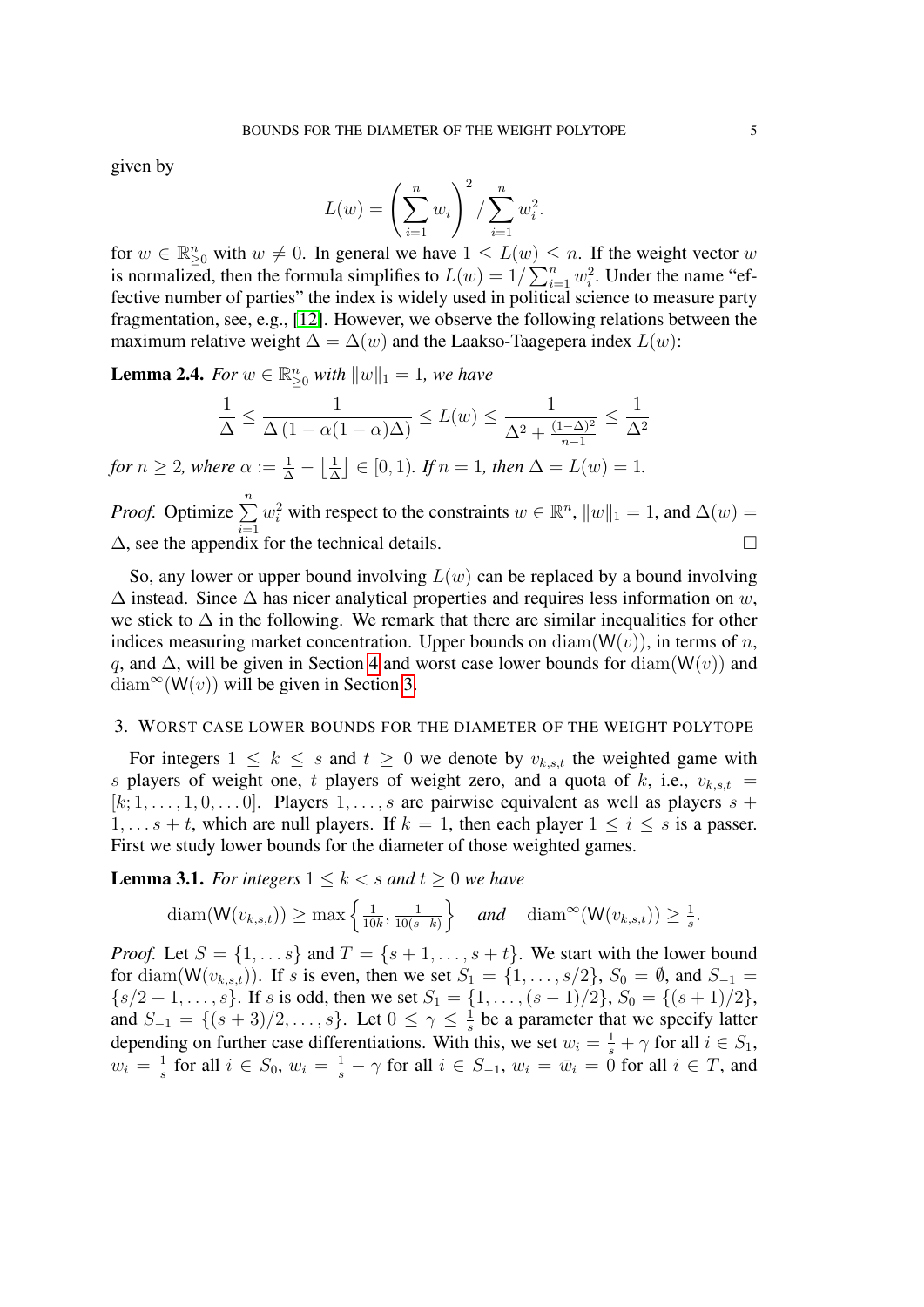$\overline{w}_i = w_{s+1-i}$  for all  $i \in S$ . It is easily verified that  $w \in \mathbb{R}^{s+t}_{\geq 0}$  and  $||w||_1 = 1$ . In order to conclude  $w \in W(v_{k,s,t})$  it suffices to check  $w(U) + w(\overline{T}) = w(U) \leq w(V)$  for all  $U, V \subseteq S$  with  $|U| = k - 1$  and  $|V| = k$ . Since  $\bar{w}$  is a permutation of  $w, w \in W(v_{k,s,t})$ implies  $\bar{w} \in W(v_{k,s,t})$ , so that

$$
\operatorname{diam}(\mathsf{W}(v_{k,s,t})) \ge ||w - \bar{w}||_1 = 2\gamma \cdot |S_1| = 2\gamma \cdot \left\lfloor \frac{s}{2} \right\rfloor \ge \frac{\gamma s}{2},
$$

where we have used  $s \geq 2$  for the last inequality.

If  $k \leq \frac{s+1}{2}$  we set  $\gamma = \frac{1}{s(2k-1)} \leq \frac{1}{s}$  $\frac{1}{s}$ . For  $U, V \subseteq S$  with  $|U| = k - 1$  and  $|V| = k$ we have  $w(U) \leq (k-1) \cdot (\frac{1}{s} + \gamma)$  and  $w(V) \geq k \cdot (\frac{1}{s} - \gamma)$  so that  $w(U) \leq w(V)$  and diam( $W(v_{k,s,t})$ )  $\geq \frac{1}{4k} \geq \frac{1}{10(s)}$  $\frac{1}{10(s-k)}$ 

If  $k \ge \frac{s+2}{2}$  we set  $\gamma = \frac{1}{s(2s+3-2k)} \le \frac{1}{s}$  $\frac{1}{s}$ . For  $U, V \subseteq S$  with  $|U| = k - 1$  and  $|V| = k$ we have

$$
w(U) \le \frac{s}{2} \cdot \left(\frac{1}{s} + \gamma\right) + \frac{1}{s} + \left(k - 1 - \frac{s}{2} - 1\right) \cdot \left(\frac{1}{s} - \gamma\right)
$$

and

$$
w(V) \ge \frac{s}{2} \cdot \left(\frac{1}{s} - \gamma\right) + \frac{1}{s} + \left(k - \frac{s}{2} - 1\right) \cdot \left(\frac{1}{s} + \gamma\right)
$$

so that  $w(U) \leq w(V)$  and

$$
\text{diam}(\mathsf{W}(v_{k,s,t})) \ge \frac{\gamma s}{2} \ge \frac{1}{2(2(s-k)+3)} \sum_{s-k \ge 1}^{s-k \ge 1} \frac{1}{10(s-k)} \ge \frac{1}{10k}.
$$

Next we consider the lower bound for  $\text{diam}^{\infty}(\mathsf{W}(v_{k,s,t}))$ . We set  $\gamma = \frac{1}{2s}$  $\frac{1}{2s}$ ,  $w_1 = \bar{w}_2 =$  $\frac{1}{s} + \gamma$ ,  $w_2 = \bar{w}_1 = \frac{1}{s} - \gamma$ ,  $w_i = \bar{w}_i = \frac{1}{s}$  $\frac{1}{s}$  for all  $3 \leq i \leq s$ , and  $w_i = \bar{w}_i = 0$  for all  $i \in T$ . It is easily verified that  $w \in \mathbb{R}^{s+t}_{\geq 0}$  and  $||w||_1 = 1$ . In order to conclude  $w \in W(v_{k,s,t})$  it suffices to check  $w(U) + w(T) = w(U) \le w(V)$  for all  $U, V \subseteq S$  with  $|U| = k - 1$ and  $|V| = k$ . The latter follows from  $w(U) \leq \frac{k-1}{s} + \gamma$  and  $w(V) \geq \frac{k}{s} - \gamma$ . Since  $\bar{w}$  is a permutation of w, we also have  $\bar{w} \in W(v_{k,s,t})$ , so that

$$
\operatorname{diam}^{\infty}(\mathsf{W}(v_{k,s,t})) \ge ||w - \bar{w}||_{\infty} = 2\gamma = \frac{1}{s}.
$$

For the excluded cases  $k = s$  we have:

<span id="page-5-0"></span>**Lemma 3.2.** *For integers*  $s \geq 1$  *and*  $t \geq 0$  *with*  $t + s \geq 2$  *we have* 

$$
\text{diam}(\mathsf{W}(v_{s,s,t})) \ge \frac{2}{3} \quad \text{and} \quad \text{diam}^{\infty}(\mathsf{W}(v_{s,s,t})) \ge \frac{1}{3}.
$$

*Proof.* Let  $0 < \varepsilon < \frac{1}{s}$  be arbitrary. If  $s \ge 2$  we choose  $w_1 = \bar{w}_s = 1 - (s - 1)\varepsilon$ ,  $w_i = \bar{w}_{s+1-i} = \varepsilon$  for all  $2 \le i \le s$ , and  $w_i = \bar{w}_i = 0$  for all  $s+1 \le i \le s+t$ . We can easily check  $w, \bar{w} \in W(v_{s,s,t})$ . Since  $\|w - \bar{w}\|_1 = 2 \cdot (1 - s\varepsilon)$  and  $\|w - \bar{w}\|_{\infty} = 1 - s\varepsilon$ we have diam( $W(v_{s,s,t}) \geq \frac{2}{3}$  $\frac{2}{3}$  and diam<sup>∞</sup>(W( $v_{s,s,t}$ )) ≥  $\frac{1}{3}$  $\frac{1}{3}$  using  $\varepsilon < \frac{2}{3s}$ .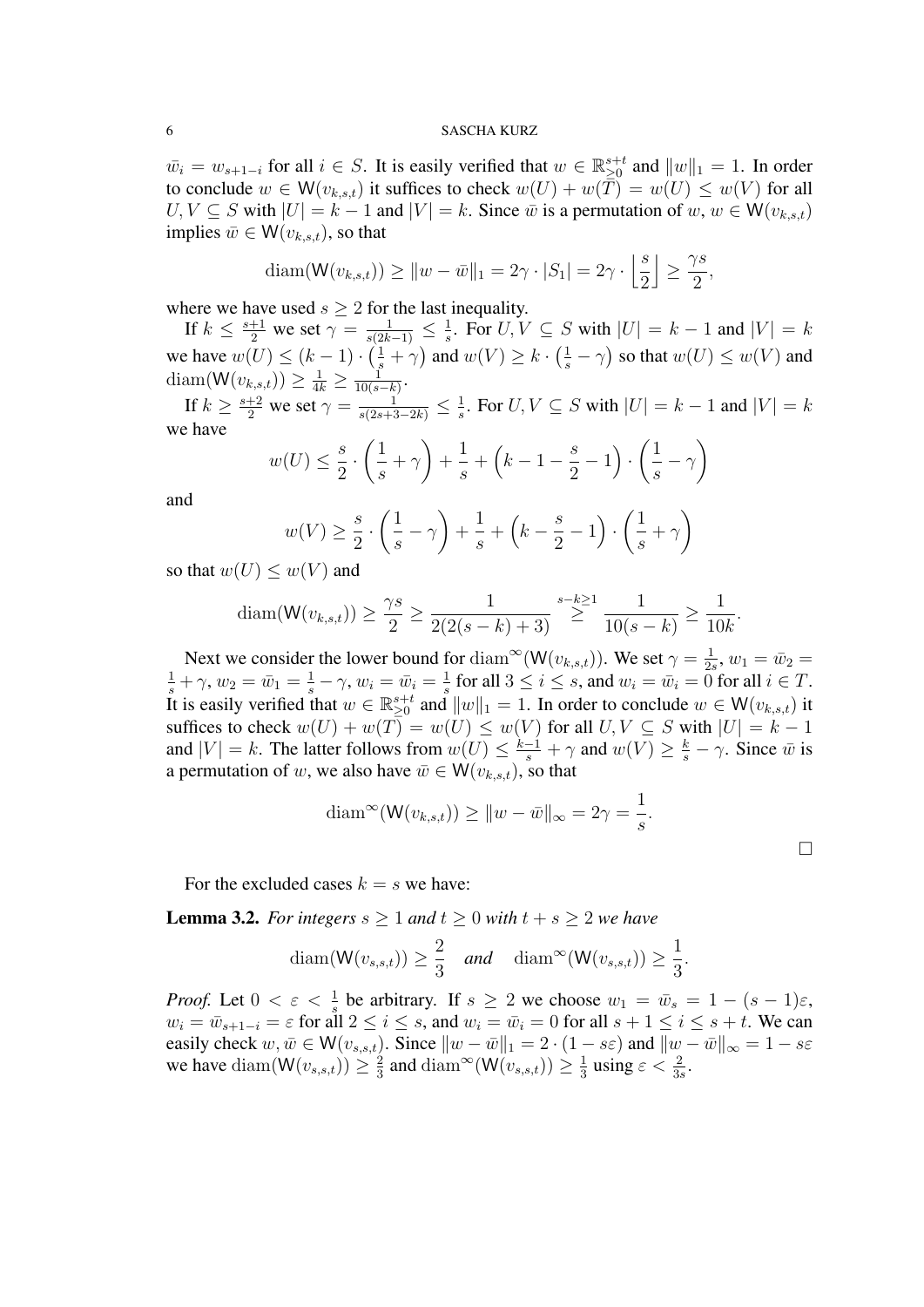If  $s = 1$  then we consider  $w = (1, 0, 0, \dots, 0) \in W(v_{1,1,t})$  and  $\bar{w} = (\frac{2}{3}, \frac{1}{3})$  $(\frac{1}{3}, 0, \ldots, 0) \in$  $\mathsf{W}(v_{1,1,t})$ . Thus, diam $(\mathsf{W}(v_{1,1,t})) \geq \|w - \bar{w}\|_1 = \frac{2}{3}$  $\frac{2}{3}$  and diam<sup>∞</sup>(W( $v_{1,1,t}$ )) ≥  $\|w \bar w\|_\infty=\frac{1}{3}$ 3 .

Next we show that for a given relative quota  $q \in (0, 1]$  or a given maximum relative weight  $\Delta \in (0, 1]$  we can construct a weighted game v, for any suitably large number of players, with matching representation such that  $\text{diam}(W(v))$  is lower bounded by a positive constant independent of q or  $\Delta$ . Actually, we construct two representations of the same weighted game and give a lower bound for the distance between the two normalized weight vectors.

<span id="page-6-1"></span>**Lemma 3.3.** *For each*  $q \in (0,1]$  *there exists a weighted game*  $v = [q; w] = [q; \bar{w}]$  *with*  $n ≥ 2$  players, where  $w, \bar{w} ∈ ℝ_{≥0}^n$ , and  $||w||_1 = ||\bar{w}||_1 = 1$ , such that  $||w - \bar{w}||_{∞} ≥ \frac{1}{3}$ 3 *and*  $||w - \bar{w}||_1 \geq \frac{2}{3}$  $\frac{2}{3}$ .

*Proof.* We give general constructions for different ranges of q:

- $\frac{2}{3} < q \leq 1$ :  $w = \left(\frac{2}{3}\right)$  $\frac{2}{3}, \frac{1}{3}$  $(\frac{1}{3},0,\ldots,0),\bar{w}=(\frac{1}{3})$  $\frac{1}{3}, \frac{2}{3}$  $\frac{2}{3}, 0, \ldots, 0);$  $\bullet~\frac{1}{3} < q \leq \frac{2}{3}$  $rac{2}{3}$ :  $w = \left(\frac{2}{3}\right)$  $\frac{2}{3},\frac{1}{3}$  $(\frac{1}{3},0,\ldots,0),\, \bar{w}=(1,0,\ldots,0);$
- $\bullet~0 < q \leq \frac{1}{3}$  $\frac{1}{3}$ :  $w = \left(\frac{2}{3}\right)$  $\frac{2}{3}, \frac{1}{3}$  $(\frac{1}{3},0,\ldots,0),\, \bar{w}=(\frac{1}{3})$  $\frac{1}{3}, \frac{2}{3}$  $\frac{2}{3}, 0, \ldots, 0$ .

 $\Box$ 

<span id="page-6-0"></span>**Lemma 3.4.** *Let*  $\Delta \in (0,1]$  *and*  $n \geq \frac{1}{\Delta} + 1$ *. There exist*  $w, \bar{w} \in \mathbb{R}^n_{\geq 0}$ *,*  $q, \bar{q} \in (0,1]$  *with*  $||w||_1 = ||\bar{w}||_1 = 1, \Delta(w) = \Delta, [q; w] = [\bar{q}, \bar{w}],$  and  $\frac{1}{2} \cdot ||w - \bar{w}||_1 \ge ||w - \bar{w}||_{\infty} \ge \frac{1}{7}$ 7 *.*

*Proof.* We set  $s = \frac{1}{\lambda}$  $\frac{1}{\Delta}$  > 1 and  $t = n - s \ge 1$ , since  $n \ge \frac{1}{\Delta} + 1 \ge s + 1$ . For  $w = (\Delta, \ldots, \Delta, 1 - s\Delta, 0, \ldots, 0) \in \mathbb{R}_{\geq 0}^n$ , with s entries being equal to  $\Delta$ , we have  $\Delta(w) = \Delta$  and  $[q; w] = v_{s,s,t}$  for  $0 < q = s\Delta \leq 1$ . Due to Lemma [3.2](#page-5-0) we have diam<sup>∞</sup>(W( $v_{s,s,t}$ )) ≥  $\frac{1}{3}$  $\frac{1}{3}$ , so that the triangle inequality implies the existence of a vector  $w' \in \mathsf{W}(v_{s,s,t})$  with  $\|w - w'\|_{\infty} \geq \frac{1}{6}$  $\frac{1}{6}$ . If w' is on the boundary of W $(v_{s,s,t})$  we slightly perturb  $w'$  to  $\bar w$  in the interior of  $\mathsf{W}(v_{s,s,t})$  and complete it to a representation  $(\bar q,\bar w)$  with  $\bar{q} \in (0,1], [q; w] = [\bar{q}, \bar{w}],$  and  $\|w - \bar{w}\|_{\infty} \geq \frac{1}{7}$  $\frac{1}{7}$ . The inequality  $\frac{1}{2} \cdot ||w - \bar{w}||_1 \geq ||w - \bar{w}||_{\infty}$ follows from Lemma [2.3.](#page-3-0)

By a tailored construction we can obtain a slightly more general result:

<span id="page-6-2"></span>**Lemma 3.5.** *For each*  $\Delta \in (0,1)$  *there exists a weighted game*  $v = [q; w] = [q; \bar{w}]$ with  $n \geq \frac{4}{3\Delta} + 6$  players, where  $q \in (0,1)$ ,  $w, \bar{w} \in \mathbb{R}_{\geq 0}^n$ ,  $\Delta(w) = \Delta(\bar{w}) = \Delta$ , and  $||w||_1 = ||\bar{w}||_1 = 1$ , such that  $||w - \bar{w}||_1 \geq \frac{2}{3}$  $\frac{2}{3}$  and  $||w - \bar{w}||_{\infty} \ge \Delta/2$ .

*Proof.* If  $\Delta \geq \frac{2}{3}$  $\frac{2}{3}$ , we can consider a weighted game with two passers and  $n-2$  null players. One representation is given by  $q = 1 - \Delta$  and  $w = (\Delta, 1 - \Delta, 0, \ldots, 0)$ . Of course we can swap the weights of the first two players and obtain a second representation given by quota q an weight vector  $\bar{w} = (1 - \Delta, \Delta, 0, \ldots, 0)$ . With this, we compute  $||w - \bar{w}||_1 = 2 \cdot (2\Delta - 1) \geq \frac{2}{3}$  $\frac{2}{3}$  and  $||w - \bar{w}||_{\infty} = 2\Delta - 1 \ge \Delta/2$ .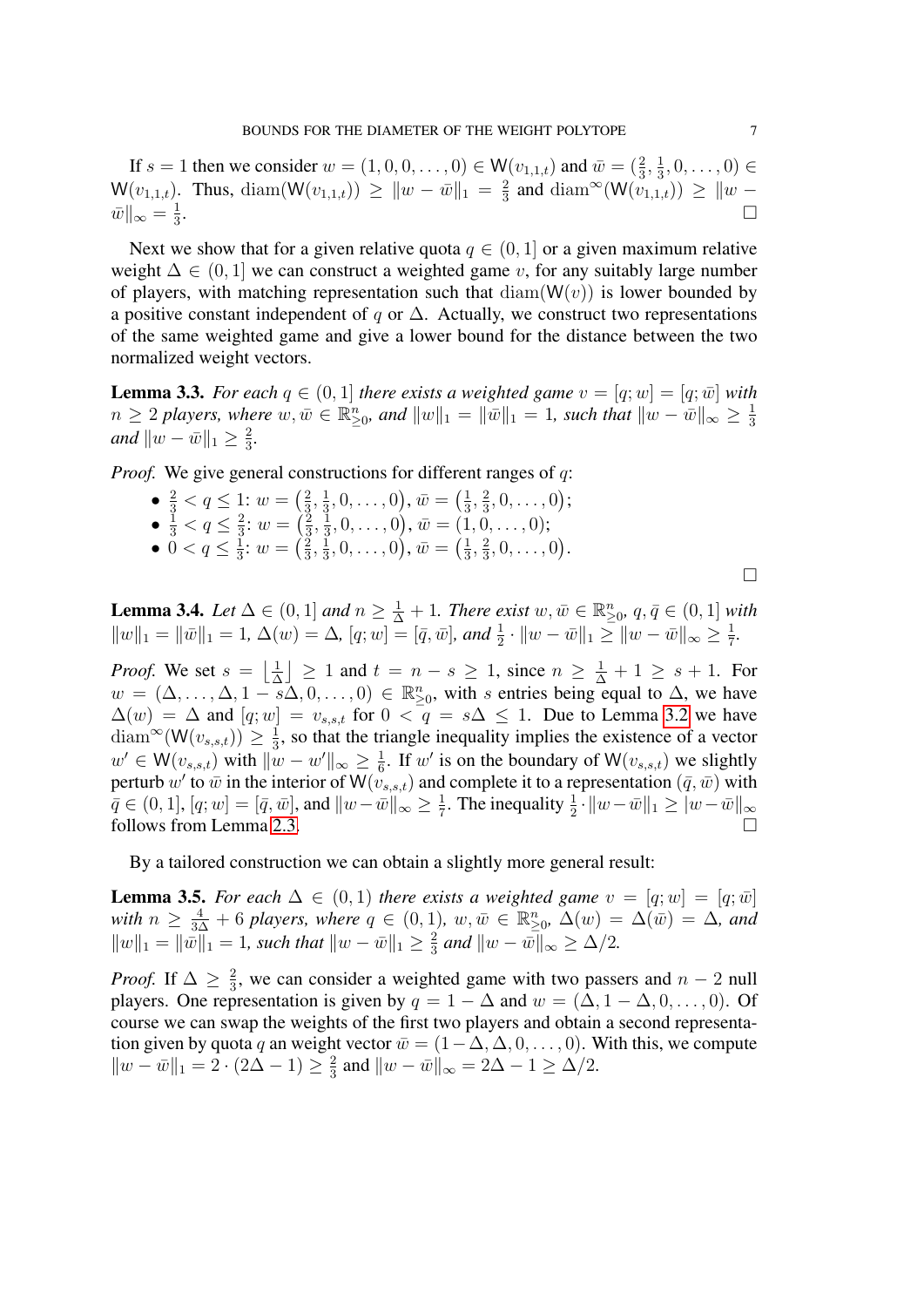If  $0 < \Delta < \frac{2}{3}$  $\frac{2}{3}$ , we define an integer  $a := \left\lfloor \frac{2}{3\Delta} \right\rfloor \geq 1$  and consider a weighted game with 2a passers and  $n - 2a$  null players. One representation is given by  $q = \Delta/2$ ,  $w_{2i-1} = \Delta$ ,  $w_{2i} = \Delta/2$  for  $1 \leq i \leq a$ ,  $w_{2a+1} = w_{2a+3} = w_{2a+5} = \frac{1}{3} - \frac{a\Delta}{2} \geq 0$ ,  $w_{2a+2} = w_{2a+4} = w_{2a+6} = 0$ , and  $w_i = 0$  for all  $2a + 7 \le i \le n$ . By assumption we have  $n \geq \frac{4}{3\Delta} + 6 \geq 2a + 6$  and the first  $2a$  players are obviously passers. By checking  $0 \leq \frac{1}{3} - \frac{a\Delta}{2} < \frac{\Delta}{2}$  we conclude that the remaining players are null players and have a non-negative weight. By construction, the weights of the  $n$  players sum up to one. Changing the weights of player  $2i - 1$  and player  $2i$  for  $1 \leq i \leq a$  does not change the game so that we obtain a second representation with quota q and weights  $\bar{w}_{2i} = \Delta$ ,  $\bar{w}_{2i-1} = \Delta/2$  for  $1 \leq i \leq a$ ,  $\bar{w}_{2a+2} = \bar{w}_{2a+4} = \bar{w}_{2a+6} = \frac{1}{3} - \frac{a\Delta}{2} \geq 0$ ,  $w_{2a+1} = w_{2a+3} =$  $w_{2a+4} = \bar{w}_{2a+1} = \bar{w}_{2a+2} = \bar{w}_{2a+3} = 0$ , and  $\bar{w}_i = 0$  for all  $2a + 7 \le i \le n$ . With this, we have  $||w - \bar{w}||_1 = a\Delta + 2 - 3a\Delta = 2(1 - a\Delta) \ge \frac{2}{3}$  $\frac{2}{3}$  and  $||w - \bar{w}||_{\infty} = \Delta/2$ .  $\Box$ 

For each  $w, \bar{w} \in \mathbb{R}_{\geq 0}^n$  with  $\Delta(w) = \Delta(\bar{w})$ , we obviously have  $\|w - \bar{w}\|_{\infty} \leq \Delta(w)$ . So, a constant lower bound for the  $\|\cdot\|_{\infty}$ -distance can only exist if we slightly weaken the assumptions as done in Lemma [3.4.](#page-6-0)

In some applications only weighted games with a quota of at least one half are considered, which clashes with some of our constructions in the proofs of the previous lemmas. However, by considering the dual of a given weighted game we can turn a quota below one half to a quota above one half, see Lemma [2.1.](#page-2-1) So, instead of small quotas we get large quotas.

So, either knowing the relative quota or the maximum relative weight is not sufficient in order to deduce a non-constant upper bound on the diameter of the weight polytope for a suitably large number of players. However, as we will see in the next section, knowing the relative quota and the maximum relative weight is indeed sufficient for such an upper bound, see Theorem [4.4.](#page-9-0) Our next aim is to show that this upper bound is tight up to a constant.

<span id="page-7-0"></span>**Lemma 3.6.** *For each*  $0 < q < 1, 0 < \Delta \leq 1$ , and each integer  $n \geq \frac{1}{\Delta} + 2$  there exist *weight vectors*  $w, \bar{w} \in \mathbb{R}_{\geq 0}^n$  *with*  $||w||_1 = ||\bar{w}||_1 = 1$ ,  $\Delta(w) = \Delta$  *and a quota*  $0 < \bar{q} \leq 1$ *with*  $[q; w] = [\bar{q}; \bar{w}]$  *such that* 

$$
||w - \bar{w}||_1 \ge \frac{1}{200} \cdot \min\left\{2, \frac{4\Delta}{\min\{q, 1-q\}}\right\}.
$$

*Under the same assumptions there exist weight vectors*  $w, \bar{w} \in \mathbb{R}_{\geq 0}^n$  with  $||w||_1 =$  $\|\bar{w}\|_1 = 1$ ,  $\Delta(w) = \Delta$  *and a quota*  $0 < \bar{q} \leq 1$  *with*  $[q;w] = [\bar{q}; \bar{w}]$  *such that*  $||w - \bar{w}||_{\infty} \geq \frac{\Delta}{5}$  $\frac{\Delta}{5}$ .

*Proof.* We set  $a = \frac{1}{\lambda}$  $\frac{1}{\Delta}$  > 1 and choose the unique integer b with  $b\Delta < q$  and  $(b +$  $1)\Delta \geq q$ . With this we set  $k = b + 1 \geq 1$  and  $w = (\Delta, \ldots, \Delta, 1 - a\Delta, 0, \ldots, 0)$ , where  $0 \leq 1 - a\Delta < \Delta$ , so that  $w \in \mathbb{R}_{\geq 0}^n$  and  $||w||_1 = 1$ . If  $b\Delta + (1 - a\Delta) < q$  we set  $s = a$ and  $s = a + 1$  otherwise, so that  $[q; w] = v_{k,s,n-s}$ . Note that  $n - s \ge 1$ .

If  $k = s$ , then Lemma [3.2](#page-5-0) gives diam( $W(v_{s,s,t}) \geq \frac{2}{3}$  $\frac{2}{3}$ , so that the triangle inequality implies the existence of a vector  $w' \in W(v_{s,s,t})$  with  $||w - w'||_1 \geq \frac{1}{3}$  $\frac{1}{3}$ . If  $k < s$ , then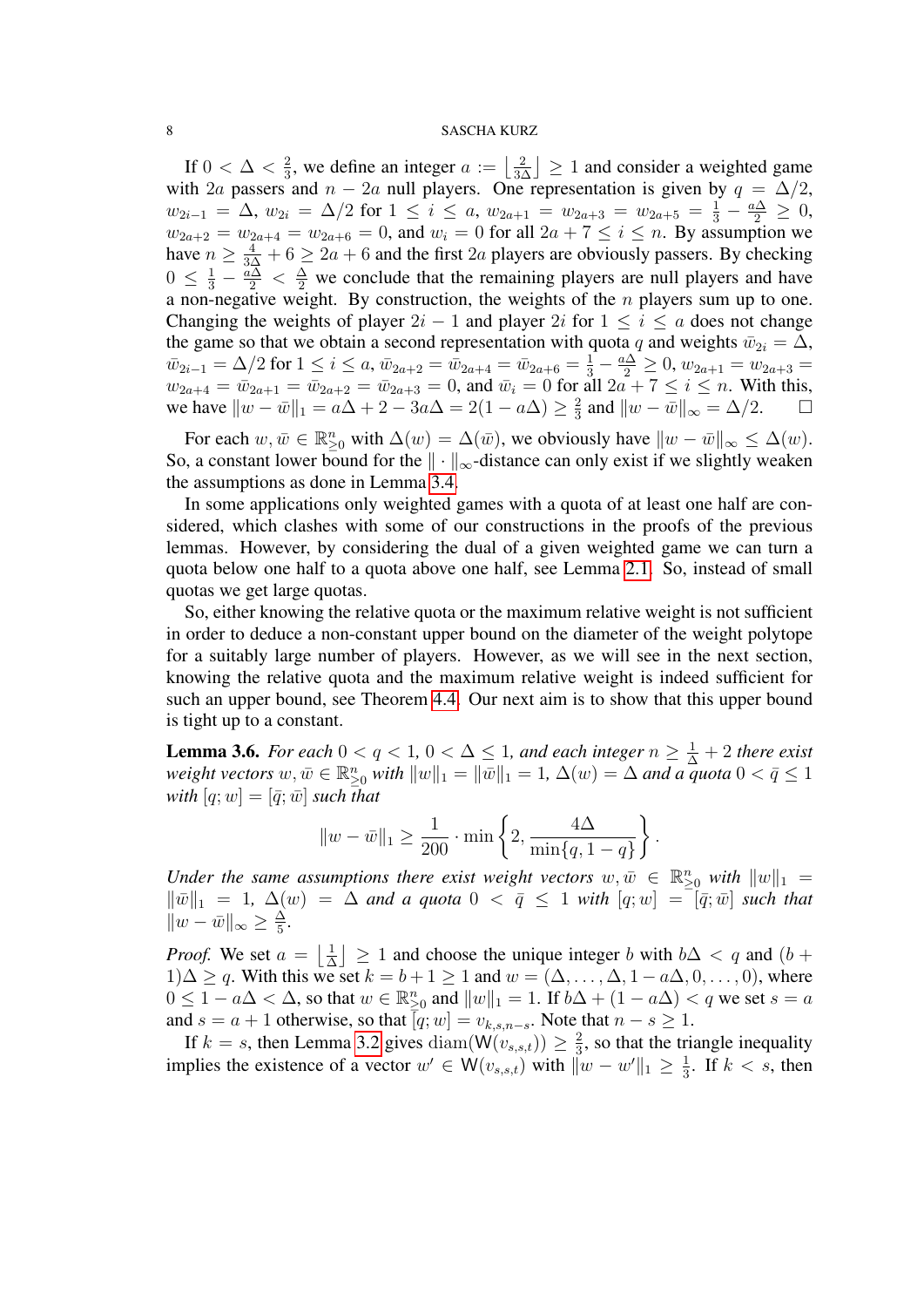Lemma [3.1](#page-4-1) gives diam $(\mathsf{W}(v_{k,s,t})) \geq \max \left\{ \frac{1}{10} \right\}$  $\frac{1}{10k}, \frac{1}{10(s)}$  $\frac{1}{10(s-k)}\bigg\}$ , so that the triangle inequality implies the existence of a vector  $w' \in W(v_{k,s,t})$  with

$$
||w - w'||_1 \ge \max\left\{\frac{1}{20k}, \frac{1}{20(s-k)}\right\} = \frac{1}{20s} \cdot \frac{1}{\min\left\{\frac{k}{s}, \frac{s-k}{s}\right\}}.
$$

In the following we make several case distinctions for the subcase  $k < s$ .

If  $k = 1$  or  $s - k = 1$ , then  $||w - w'||_1 \ge \frac{1}{20}$ . In the following we assume  $k \ge 2$  and  $s - k \ge 2$ . By construction we have  $\frac{k}{2} \le (k - 1)\Delta < q$ ,  $k\Delta \ge q$ , and  $(s - 1)\Delta \le 1$ , so that  $k < \frac{2q}{\Delta}, \frac{s-k}{2} \Delta \le (s-1)\Delta - k\Delta \le 1-q$  and  $s-k \le \frac{2(1-q)}{\Delta}$  $\frac{1-q)}{\Delta}$ .

If 
$$
k \le \overline{s} - \overline{k}
$$
, i.e.,  $2k \le s$ , then  $q \le \frac{1}{2}$  and

$$
||w - w'||_1 \ge \frac{1}{20s} \cdot \frac{1}{\min\left\{\frac{k}{s}, \frac{s-k}{s}\right\}} = \frac{1}{20k} \ge \frac{1}{40} \cdot \frac{\Delta}{q} = \frac{1}{40} \cdot \frac{\Delta}{\min\{q, 1-q\}}.
$$

If  $k > s - k$ , i.e.,  $2k > s$ , then  $q > \frac{1}{2}$  and

$$
||w - w'||_1 \ge \frac{1}{20s} \cdot \frac{1}{\min\left\{\frac{k}{s}, \frac{s-k}{s}\right\}} = \frac{1}{20(s-k)} \ge \frac{1}{40} \cdot \frac{\Delta}{1-q} = \frac{1}{40} \cdot \frac{\Delta}{\min\{q, 1-q\}}.
$$

Thus,

$$
||w - w'||_1 \ge \frac{1}{160} \cdot \min\left\{2, \frac{4\Delta}{\min\{q, 1-q\}}\right\}
$$

in all cases. If w' is on the boundary of W $(v_{k,s,n-s})$ , then we slightly perturb w' to  $\bar{w}$ in the interior of W( $v_{k,s,n-s}$ ) and choose a quota  $\bar{q} \in (0,1]$  such that  $[\bar{q}; \bar{w}] = v_{k,s,n-s}$ . This gives the statement for the  $\|\cdot\|_1$ -distance, if the pertubation is small enough to be covered by our decrease of the factor  $\frac{1}{160}$  to  $\frac{1}{200}$ .

For the  $\|\cdot\|_{\infty}$ -distance we choose w with  $[q;w] = v_{k,s,n-s}$  as above. If  $k = s$ , then Lemma [3.2](#page-5-0) gives diam<sup>∞</sup>( $W(v_{s,s,t})$ ) ≥  $\frac{1}{3}$  $\frac{1}{3}$ , so that the triangle inequality implies the existence of a vector  $w' \in W(v_{s,s,t})$  with  $\|\tilde{w} - w'\|_{\infty} \geq \frac{1}{6}$  $\frac{1}{6}$ . If  $k < s$ , then Lemma [3.1](#page-4-1) gives diam<sup>∞</sup>(W( $v_{k,s,t}$ )) ≥  $\frac{1}{s}$  $\frac{1}{s}$ , so that the triangle inequality implies the existence of a vector  $w' \in W(v_{k,s,t})$  with  $\|w - w'\|_{\infty} \geq \frac{1}{2s}$  $\frac{1}{2s}$ . For  $s = 1$  this gives  $||w - w'||_{\infty} \ge \frac{1}{2}$  $\frac{1}{2}$ . For  $s \geq 2$  we have  $s \leq \frac{2}{\Delta}$  $\frac{2}{\Delta}$  so that  $||w - w'||_{\infty} \ge \frac{\Delta}{4}$  $\frac{\Delta}{4}$ . Since  $\Delta \leq 1$  we have  $||w - w'||_{\infty} \geq \frac{\Delta}{4}$ 4 in all cases, so that the stated result follows possibly by a perturbation.

## 4. UPPER BOUNDS FOR THE DIAMETER OF THE WEIGHT POLYTOPE

<span id="page-8-0"></span>Before we start to upper bound diam( $W(v)$ ) in terms of  $\Delta$  and q, we provide a slightly more general result.

<span id="page-8-1"></span>**Lemma 4.1.** Let  $w \in \mathbb{R}_{\geq 0}^n$  with  $||w||_1 = 1$  for an integer  $n \in \mathbb{N}_{>0}$  and  $0 < q < 1$ . For  $\textit{each } x \in \mathbb{R}_{\geq 0}^n \textit{ with } ||x||_1 = 1 \textit{ and } x(S) = \sum_{s \in S} x_s \geq q \textit{ for every winning coalition } S$ *of* [q;w]*, we have*

$$
||w - x||_1 \le \frac{2\Delta}{\min\{q + \Delta, 1 - q\}} \le \frac{2\Delta}{\min\{q, 1 - q\}},
$$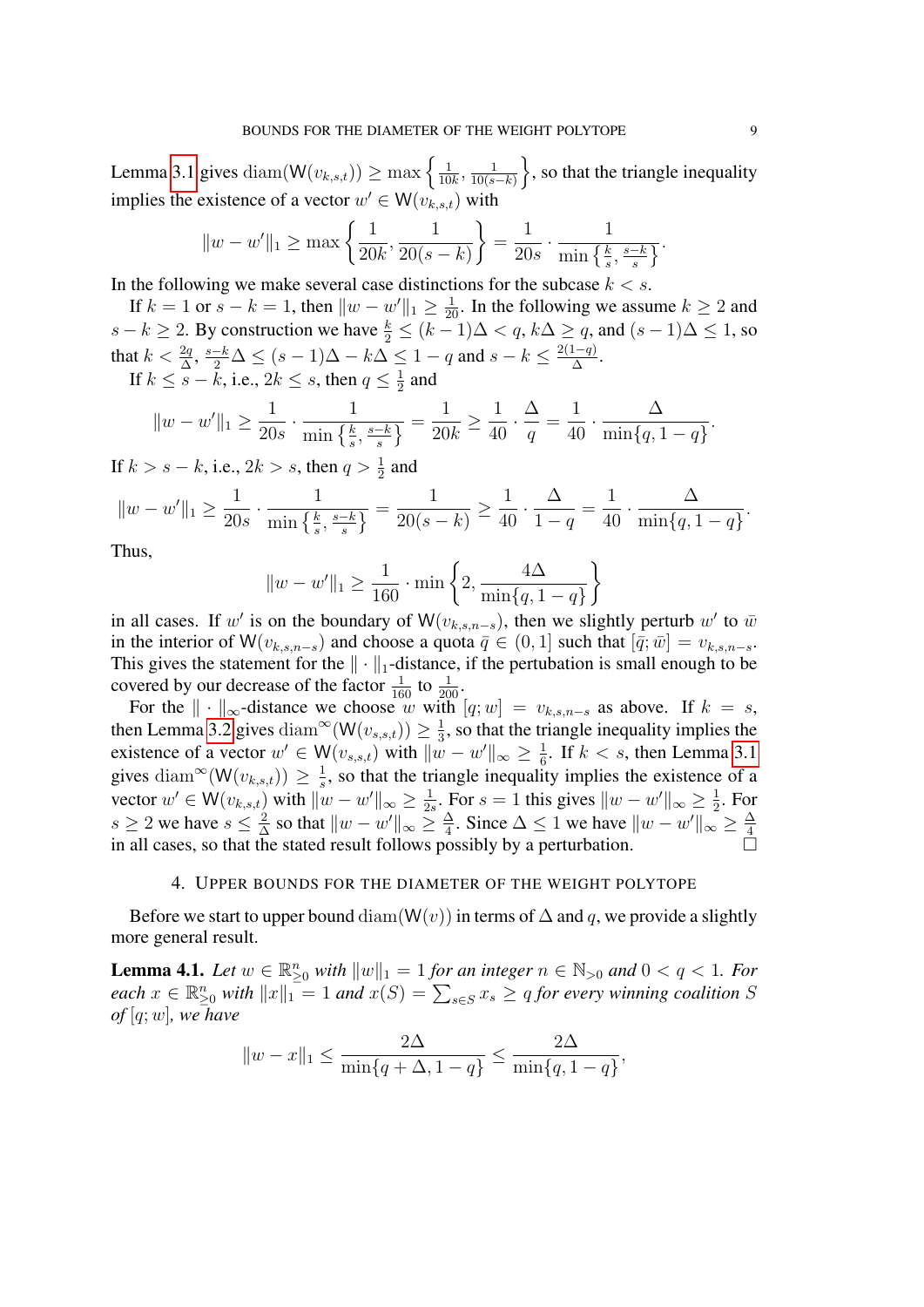*where*  $\Delta = \Delta(w)$ *.* 

*Proof.* Consider a winning coalition T such that  $x(T)$  is minimal and invoke  $x(T) \geq q$ , see the appendix for the technical details.

From Lemma [4.1](#page-8-1) we can directly conclude:

**Corollary 4.2.** Let  $w, \bar{w} \in \mathbb{R}_{\geq 0}^n$  with  $||w||_1 = ||\bar{w}||_1 = 1$  for an integer  $n \in \mathbb{N}_{>0}$  and  $0 < q, \bar{q} < 1$ *. If*  $[q; w] = [\bar{q}; \bar{w}]$ *, then we have* 

$$
||w-\bar{w}||_1 \le \max\left\{\frac{2\Delta(w)}{\min\{q, 1-q\}}, \frac{2\Delta(\bar{w})}{\min\{\bar{q}, 1-\bar{q}\}}\right\} \le \frac{2\Delta(w)}{\min\{q, 1-q\}} + \frac{2\Delta(\bar{w})}{\min\{\bar{q}, 1-\bar{q}\}}.
$$

Unfortunately, this does not allow us to derive an upper bound of  $||w-\bar{w}||_1$  which only depends on q and  $\Delta(w)$ . However, we can obtain the following analog of Lemma [4.1](#page-8-1) for losing instead of winning coalitions.

<span id="page-9-1"></span>**Lemma 4.3.** Let  $w \in \mathbb{R}_{\geq 0}^n$  with  $||w||_1 = 1$ ,  $\Delta = \Delta(w)$ , and  $0 < q < 1$ . For each  $x \in \mathbb{R}_{\geq 0}^n$  with  $||x||_1 = 1$  and  $x(S) = \sum_{s \in S} x_s \leq q$  for every losing coalition S of  $[q;w]$ , *we have*

$$
||w - x||_1 \le \frac{4\Delta}{\min\{q, 1-q\}}.
$$
  
Moreover, if  $q > \Delta$ , then  $||w - x||_1 \le \frac{2\Delta}{\min\{q-\Delta, 1-q+\Delta\}} \le \frac{2\Delta}{\min\{q-\Delta, 1-q\}}.$ 

*Proof.* Consider a losing coalition T such that  $x(T)$  is maximal and invoke  $x(T) \leq q$ . Technical details are provided in the appendix.

<span id="page-9-0"></span>**Theorem 4.4.** Let  $w, \bar{w} \in \mathbb{R}_{\geq 0}^n$  with  $||w||_1 = ||\bar{w}||_1 = 1$ ,  $\Delta = \Delta(w)$ *, and*  $0 < q, \bar{q} < 1$ *. If*  $[q; w] = [\bar{q}; \bar{w}]$ *, then we have* 

$$
||w - \bar{w}||_1 \le \min\left\{2, \frac{4\Delta}{\min\{q, 1-q\}}\right\} \le \frac{4\Delta}{\min\{q, 1-q\}}
$$

,

.

*i.e.*, diam( $W([q; w])) \leq \frac{4\Delta(w)}{\min\{q, 1\}}$  $\frac{4\Delta(w)}{\min\{q,1-q\}}$ *. Moreover, if*  $q > \Delta$ *, then we have* 

$$
||w - \bar{w}||_1 \le \frac{2\Delta}{\min\{q - \Delta, 1 - q\}}
$$

*Proof.* In Section [2](#page-1-0) we have observed  $||w - \bar{w}||_1 \leq 2$ . If  $\bar{q} \geq q$ , then  $\bar{w}(S) \geq \bar{q} \geq q$  for every winning coalition S of  $[q; w]$ . Here, we can apply Lemma [4.1.](#page-8-1) Otherwise we have  $\overline{w}(T) < \overline{q} < q$  for every losing coalition T of  $[q; w]$  and Lemma [4.3](#page-9-1) applies.

As an example we consider the normalized weight vector  $w = \frac{1}{120} \cdot (15, 14, \dots, 1)$ and the quota  $\frac{3}{5}$ . Let  $(\bar{q}; \bar{w})$  be another normalized representation of the weighted game [q; w], then the first bound gives  $||w - \bar{w}||_1 \leq \frac{5}{4}$  $\frac{5}{4}$ . Since  $\Delta = \frac{1}{8} > q$ , also the second bound applies yielding  $||w - \bar{w}||_1 \leq \frac{5}{8}$  $\frac{5}{8}$ . We remark that for this specific example the diameter diam( $W([q; w]))$  is much smaller than  $\frac{5}{8}$ .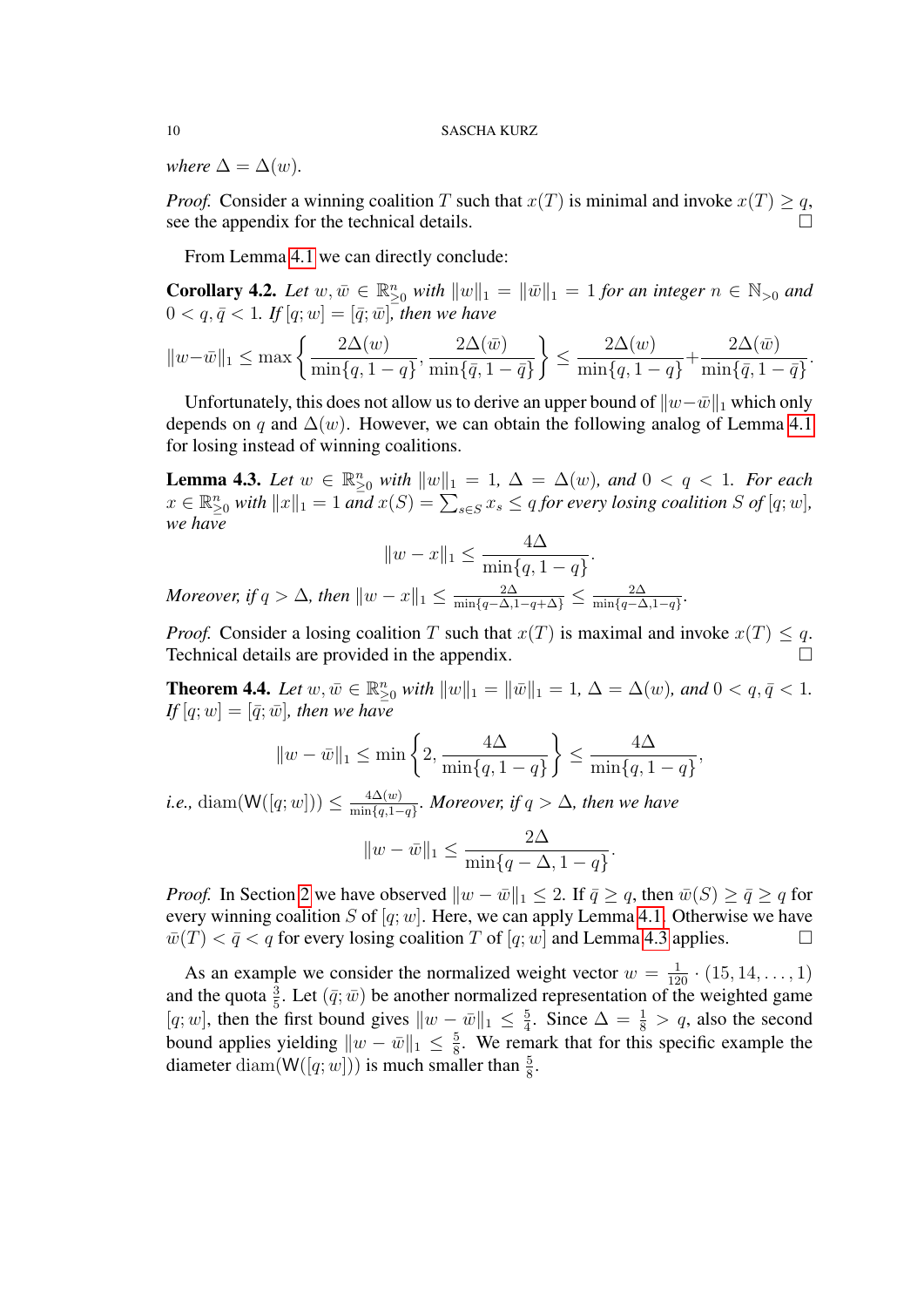## 5. APPLICATIONS

<span id="page-10-0"></span>A power index  $\varphi$  is a mapping from the set of weighted games on n players into  $\mathbb{R}^n_{\geq 0}$ . We call  $\varphi$  efficient if  $\|\varphi(v)\|_1 = 1$  for all weighted games v. The difference  $\|w - \varphi([q;w])\|_1$  between relative weights and the corresponding power distribution is studied in the literature, see e.g. [\[5,](#page-14-5) [11,](#page-14-6) [16\]](#page-15-6). Lemma [4.1](#page-8-1) is a generalization of [\[11,](#page-14-6) Lemma 1]: if  $\varphi$  is the nucleolus, see e.g. [\[18\]](#page-15-3), and  $0 < q < 1$  then

<span id="page-10-2"></span>
$$
||w - \varphi([q; w])||_1 \le \frac{2\Delta(w)}{\min\{q, 1 - q\}}\tag{1}
$$

for all  $w \in \mathbb{R}_{\geq 0}^n$  with  $||w||_1 = 1$ . From Theorem [4.4](#page-9-0) we directly conclude:

<span id="page-10-4"></span>**Corollary 5.1.** Let  $w \in \mathbb{R}_{\geq 0}^n$  with  $||w||_1 = 1$  and  $0 < q < 1$ . If an efficient power index  $\varphi$  permits the existence of a quota  $q' \in (0,1)$  such that  $[q';\varphi([q;w])] = [q;w]$ , i.e., the *power vector of the given weighted game can be completed to a representation of the same game, then*

$$
||w - \varphi([q; w])||_1 \le \frac{4\Delta(w)}{\min\{q, 1-q\}}.
$$

*Representation compatibility* of  $\varphi$  for  $[q; w]$  is automatically satisfied for the modified nucleolus (modiclus) [\[20\]](#page-15-7), minimum sum representation index [\[6\]](#page-14-7) or one of the power indices based on averaged representations [\[8\]](#page-14-8) for all weighted games and for the Penrose-Banzhaf index for all spherically separable simple games [\[7\]](#page-14-9). The theorem also applies to the bargaining model for weighted games analyzed in [\[17\]](#page-15-8), cf. [\[15\]](#page-15-9). It is unknown whether there exists a constant  $c \in \mathbb{R}_{>0}$  such that

<span id="page-10-3"></span>
$$
||w - \mathrm{SSI}([q; w])||_1 \le \frac{c\Delta(w)}{\min\{q, 1-q\}}.\tag{2}
$$

holds for the Shapley-Shubik index SSI and all  $w \in \mathbb{R}_{\geq 0}^n$  with  $||w||_1 = 1$  and  $0 < q < 1$ . For the Penrose-Banzhaf index such a constant c can not exist, see [\[10,](#page-14-10) Proposition 2].

For the other direction we have:

<span id="page-10-1"></span>**Lemma 5.2.** Let  $n \in \mathbb{N}_{>0}$ ,  $q, \bar{q} \in (0, 1]$ ,  $w, \bar{w} \in \mathbb{R}_{\geq 0}^n$  with  $||w||_1 = ||\bar{w}||_1 = 1$  and  $[q; w] = [\bar{q}; \bar{w}]$ ,  $\|\cdot\|$  *be an arbitrary norm on*  $\mathbb{R}^n$  *and*  $\varphi$  *be a mapping from the set of*  $\overline{\text{w}e}$  *ighted games (on n players) into*  $\mathbb{R}^n_{\geq 0}$ , then we have

$$
\max \{ ||w - \varphi([q; w])||, ||\bar{w} - \varphi([\bar{q}; \bar{w}])|| \} \ge \frac{||w - \bar{w}||}{2}.
$$

*Proof.* Using the triangle inequality yields  $||w - \varphi([q; w])|| + ||\bar{w} - \varphi([\bar{q}; \bar{w}])|| \ge ||w - \bar{w}||$ from which we can conclude the stated inequality.

**Proposition 5.3.** Let  $\varphi$  *be a mapping from the set of weighted games (on n players) into*  $\mathbb{R}^n_{\geq 0}$ .

(i) *For each*  $q \in (0, 1]$  *and each integer*  $n \geq 2$  *there exists a weighted game* [q; w], *where*  $w \in \mathbb{R}_{\geq 0}^n$  *and*  $||w||_1 = 1$ *, such that*  $||w - \varphi([q; w])||_1 \geq \frac{1}{3}$  $rac{1}{3}$  and  $\|w \varphi([q;w])$ || $\infty \geq \frac{1}{6}$ 6 *.*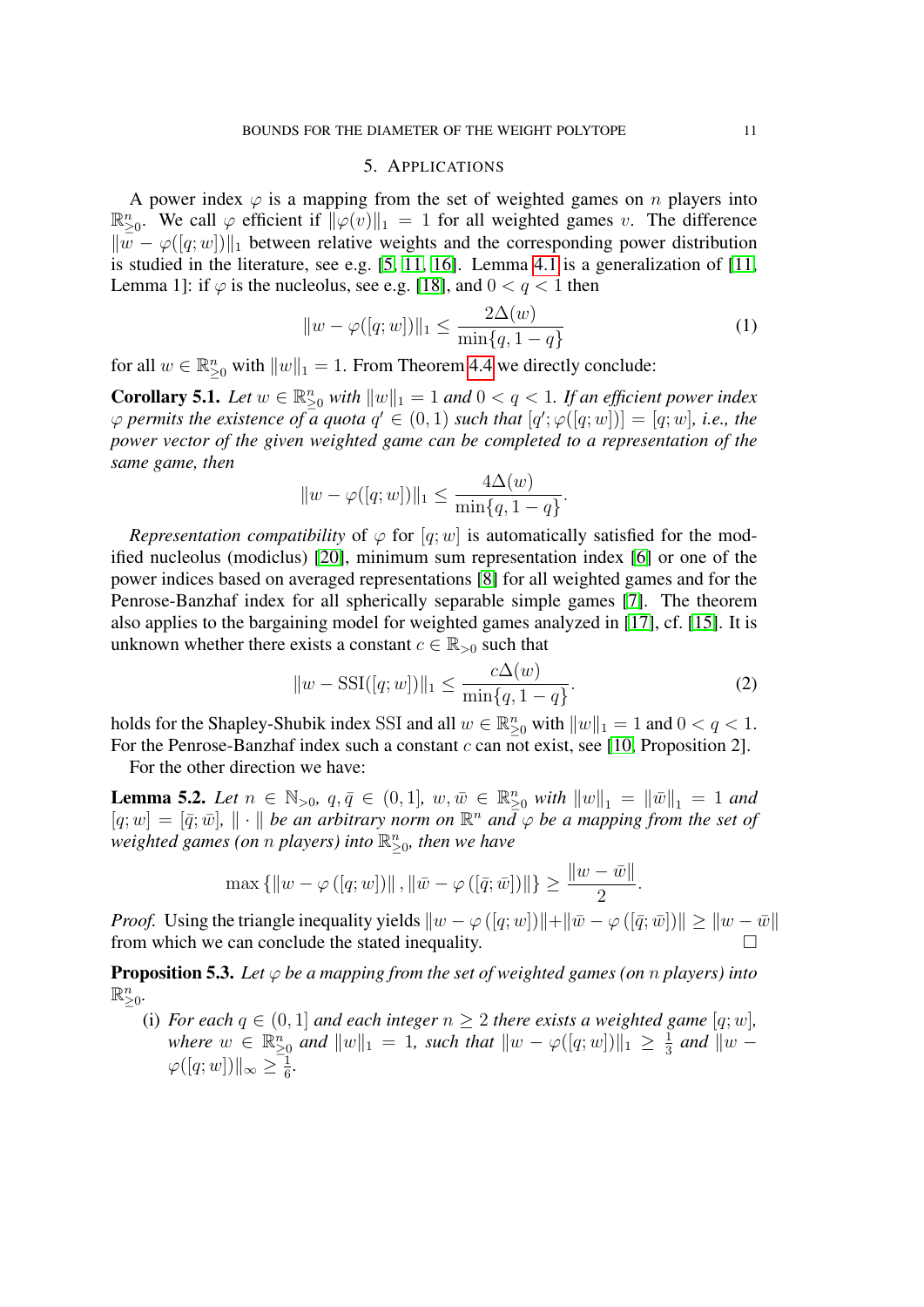(ii) *For each*  $\Delta$  ∈ (0, 1) *and each integer*  $n \geq \frac{4}{3\Delta} + 6$  *there exists a weighted game*  $[q; w]$ *, where*  $q \in (0, 1]$ *,*  $w \in \mathbb{R}_{\geq 0}^n$ ,  $||w||_1 = 1$ *, and*  $\Delta(w) = \Delta$ *, such that*  $||w - \varphi([q; w])||_1 \geq \frac{1}{3}$  $\frac{1}{3}$ *, and*  $\|w - \varphi([q;w])\|_{\infty} \ge \Delta/4$ *.* 

*Proof.* Combine Lemma [5.2](#page-10-1) with lemmas [3.3](#page-6-1) and [3.5.](#page-6-2)

<span id="page-11-1"></span>**Proposition 5.4.** Let  $\varphi$  be a mapping from the set of weighted games (on n players) *into*  $\mathbb{R}^n_{\geq 0}$ *. For each*  $q \in (0,1)$ *,*  $\Delta \in (0,1]$ *, there exist*  $w, \bar{w} \in \mathbb{R}^n_{\geq 0}$ *,*  $\bar{q} \in (0,1]$  *with*  $||w||_1 = ||\overline{w}||_1 = 1, \Delta(w) = \Delta, [q;w] = [\overline{q};\overline{w}]$ *, and* 

$$
\|\bar{w} - \varphi([\bar{q}; \bar{w}])\|_1 \ge \frac{1}{200} \cdot \min\left\{2, \frac{4\Delta}{\min\{q, 1-q\}}\right\}.
$$

*Proof.* We construct w as in the proof of Lemma [3.6](#page-7-0) and choose integers  $k$ ,  $s$ , and  $t$ such that  $[q; w] = v_{k,s,t}$ . In the proof of Lemma [3.6](#page-7-0) we have actually verified

$$
diam(W([q; w])) \ge \frac{1}{80} \cdot min\left\{2, \frac{4\Delta}{min\{q, 1-q\}}\right\} =: \Lambda.
$$

Now choose  $w', w'' \in W([q; w])$  with  $||w' - w''||_1 \geq \Lambda$ . By the triangle inequality we have either  $||w' - \varphi([q; w])||_1 \ge \Lambda/2$  or  $||w'' - \varphi([q; w])||_1 \ge \Lambda/2$ . By choosing  $\bar{w}$  as w' or w" and eventually moving it into the interior of  $W([q; w])$  we obtain the stated  $result.$ 

So, upper bounds for the  $\|\cdot\|_1$ -distance between normalized weights and a power distribution, as in Inequality [\(1](#page-10-2) or Inequality [\(2\)](#page-10-3) are tight up to the constant  $c$  if only the normalized quota and the normalized maximum weight are taken into account.

# 6. CONCLUSION

<span id="page-11-0"></span>In this paper we have introduced the concept of the diameter of the weight polytope of a weighted game. This number measures how diverse two different normalized weight vectors, representing the same given game, can be. In Theorem [4.4](#page-9-0) we have shown that

$$
\text{diam}(\mathsf{W}([q;w])) \le \min\left\{2, \frac{4\Delta}{\min\{q, 1-q\}}\right\} \le \frac{4\Delta}{\min\{q, 1-q\}},
$$

for any  $q \in (0, 1)$  and any  $w \in \mathbb{R}_{\geq 0}^n$  with  $||w||_1 = 1$ . Lemma [3.6](#page-7-0) certifies that this upper bound is in general, i.e., in the worst case, tight up to a constant. (This paper traded smaller constants for easier proofs.) The super-exponential growth of the number of weighted games (see [\[22\]](#page-15-10)) indicates that this is not the case for the majority of weighted games. Thus, it would be interesting to determine other parameters of a representation of a weighted game that permit tight upper bounds on the diameter of the corresponding weight polytope. Another possible line for future research is to consider games with a priori unions, spatial games, or games with restricted communication.

As shown in Section [5,](#page-10-0) there are connections to approximations of power indices by weight vectors. Proposition [5.4](#page-11-1) gives a partial explanation for the conditions of the main theorem of [\[16\]](#page-15-6) on a limit result for the Shapley-Shubik index. Moreover, for a general

$$
\Box
$$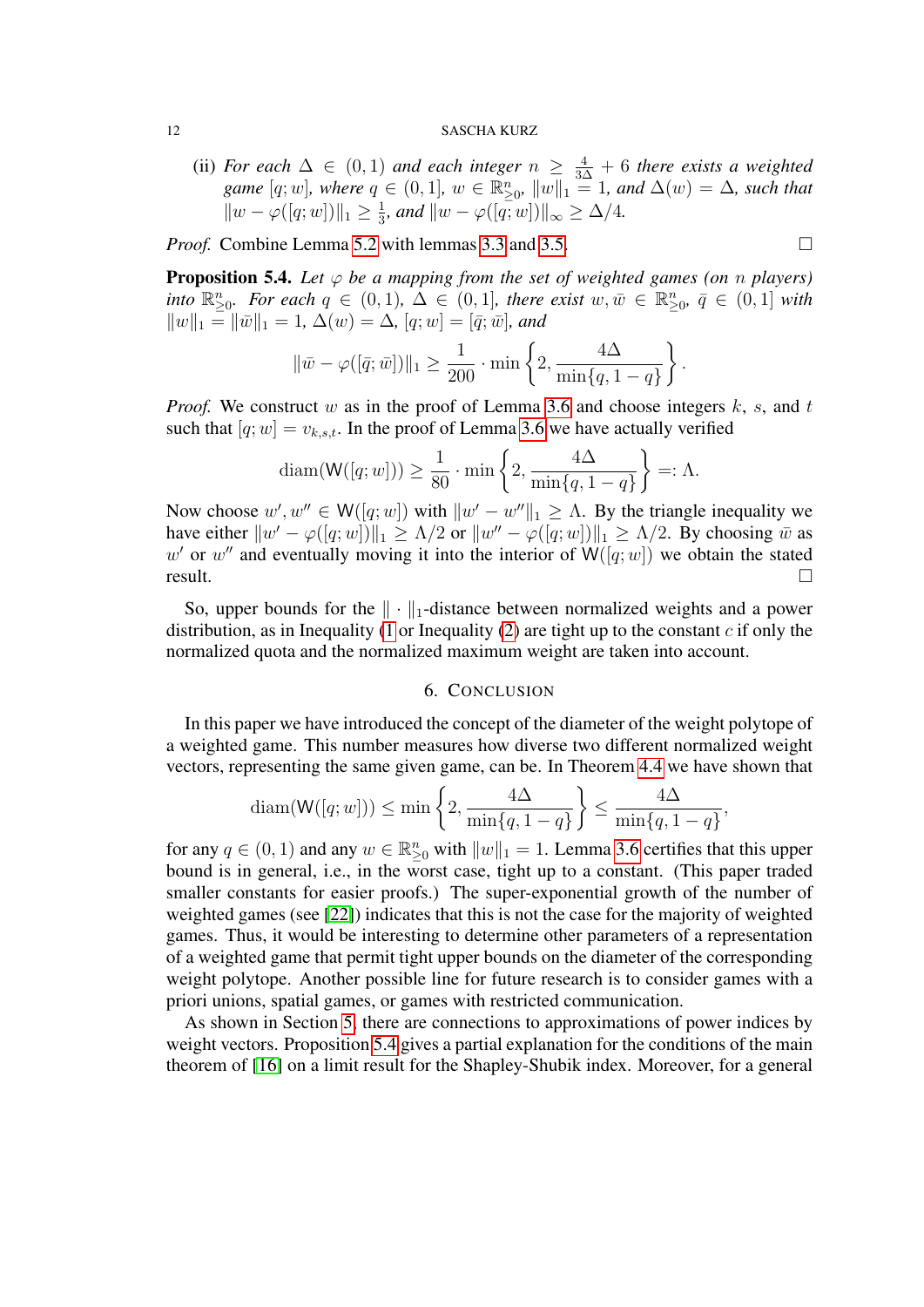power index it shows that upper bounds for the  $\|\cdot\|_1$ -distance between normalized weights and a power distribution, taking only the normalized quota and the normalized maximum weight into account, as in Corollary [5.1,](#page-10-4) would be tight up to a constant.

## **ACKNOWLEDGMENT**

The author would like to thank the anonymous referees of a previous submission for their very helpful remarks and suggestions.

# APPENDIX A. DELAYED PROOFS

# *Proof.* (Lemma [2.4\)](#page-4-2)

For  $n = 1$ , we have  $w_1 = 1$ ,  $\Delta(w) = 1$ ,  $\alpha = 0$ , and  $L(w) = 1$ , so that we assume  $n \ge 2$ in the remaining part of the proof. For  $w_i \geq w_j$  consider  $a := \frac{w_i + w_j}{2}$  $\frac{+w_j}{2}$  and  $x := w_i - a$ , so that  $w_i = a + x$  and  $w_j = a - x$ . With this we have  $w_i^2 + w_j^2 = 2a^2 + 2x^2$ and  $(w_i + y)^2 + (w_j - y)^2 = 2a^2 + 2(x + y)^2$ . Let us assume that w  $\sum$ d  $(w_i + y)^2 + (w_j - y)^2 = 2a^2 + 2(x + y)^2$ . Let us assume that  $w^*$  minimizes  $\frac{n}{i=1} w_i^2$  under the conditions  $w \in \mathbb{R}_{\geq 0}$ ,  $||w||_1 = 1$ , and  $\Delta(w) = \Delta$ . (Since the target function is continuous and the feasible set is compact and non-empty, a global minimum indeed exists.) W.l.o.g. we assume  $w_1^* = \Delta$ . If there are indices  $2 \le i, j \le n$ with  $w_i^* > w_j^*$ , i.e.,  $x > 0$  in the above parameterization, then we may choose  $y = -x$ . Setting  $w'_i := w_i^* + y = a = \frac{w_i^* + w_j^*}{2}$ ,  $w'_j := w_j^* - y = a = \frac{w_i^* + w_j^*}{2}$ , and  $w'_h := w_h^*$ for all  $1 \leq h \leq n$  with  $h \notin \{i, j\}$ , we have  $w' \in \mathbb{R}_{\geq 0}^n$ ,  $||w'||_1 = 1$ ,  $\Delta(w') = \Delta$ , and  $\sum_{h=1}^{n} (w'_h)^2 = \sum_{h=1}^{n} (w_h^*)^2 - x^2$ . Since this contradicts the minimality of  $w^*$ , we have  $w_i^* = w_j^*$  for all  $2 \leq i, j \leq n$ , so that we conclude  $w_i^* = \frac{1-\Delta}{n-1}$  $\frac{1-\Delta}{n-1}$  for all 2 ≤ *i* ≤ *n* from  $1 = \|w^*\|_1 = \sum^n$  $h=1$  $w_h^{\star}$ . Thus,  $L(w) \leq 1/\left(\Delta^2 + \frac{(1-\Delta)^2}{n-1}\right)$  $\frac{(n-\Delta)^2}{n-1}$ , which is tight. Since  $\Delta \leq 1$ and  $n \geq 2$ , we have  $1/\left(\Delta^2 + \frac{(1-\Delta)^2}{n-1}\right)$  $\frac{(-\Delta)^2}{n-1}\Big)\leq\frac{1}{\Delta}$  $\frac{1}{\Delta^2}$ , which is tight if and only if  $\Delta = 1$ , i.e.,  $n - 1$  of the weights have to be equal to zero.

Now, let us assume that w maximizes  $\sum_{i=1}^{n} w_i^2$  under the conditions  $w \in \mathbb{R}_{\geq 0}$ ,  $||w||_1 = 1$ , and  $\Delta(w) = \Delta$ . (Due to the same reason a global maximum indeed exists.) Due to  $1 = ||w||_1 \le n\Delta$  we have  $0 < \Delta \le 1/n$ , where  $\Delta = 1/n$  implies  $w_i = \Delta$ for all  $1 \leq i \leq n$ . In that case we have  $L(w) = n$  and  $\alpha = 0$ , so that the stated lower bounds for  $L(w)$  are valid. In the remaining cases we assume  $\Delta > 1/n$ . If there would exist two indices  $1 \le i, j \le n$  with  $w_i \ge w_j, w_i < \Delta$ , and  $w_j > 0$ , we may strictly increase the target function by moving weight from  $w_j$  to  $w_i$  (this corresponds to choosing  $y > 0$ ), by an amount small enough to still satisfy the constraints  $w_i \leq \Delta$  and  $w_j \geq 0$ . Since  $\Delta > 0$ , we can set  $a := |1/\Delta| \ge 0$  with  $a \le n - 1$  due to  $\Delta > 1/n$ . Thus, for a maximum solution, we have exactly a weights that are equal to  $\Delta$ , one weight that is equal to  $1 - a\Delta \ge 0$  (which may indeed be equal to zero), and  $n - a - 1$  weights that are equal to zero. With this and  $a\Delta = 1 - \alpha \Delta$  we have  $\sum_{i=1}^{n} w_i^2 = a\Delta^2 (1 - a\Delta)^2 =$  $\Delta - \alpha \Delta^2 + \alpha^2 \Delta^2 = \Delta(1 - \alpha \Delta + \alpha^2 \Delta) = \Delta(1 - \alpha(1 - \alpha)\Delta) \leq \Delta$ . Here, the latter inequality is tight if and only if  $\alpha = 0$ , i.e.,  $1/\Delta \in \mathbb{N}$ .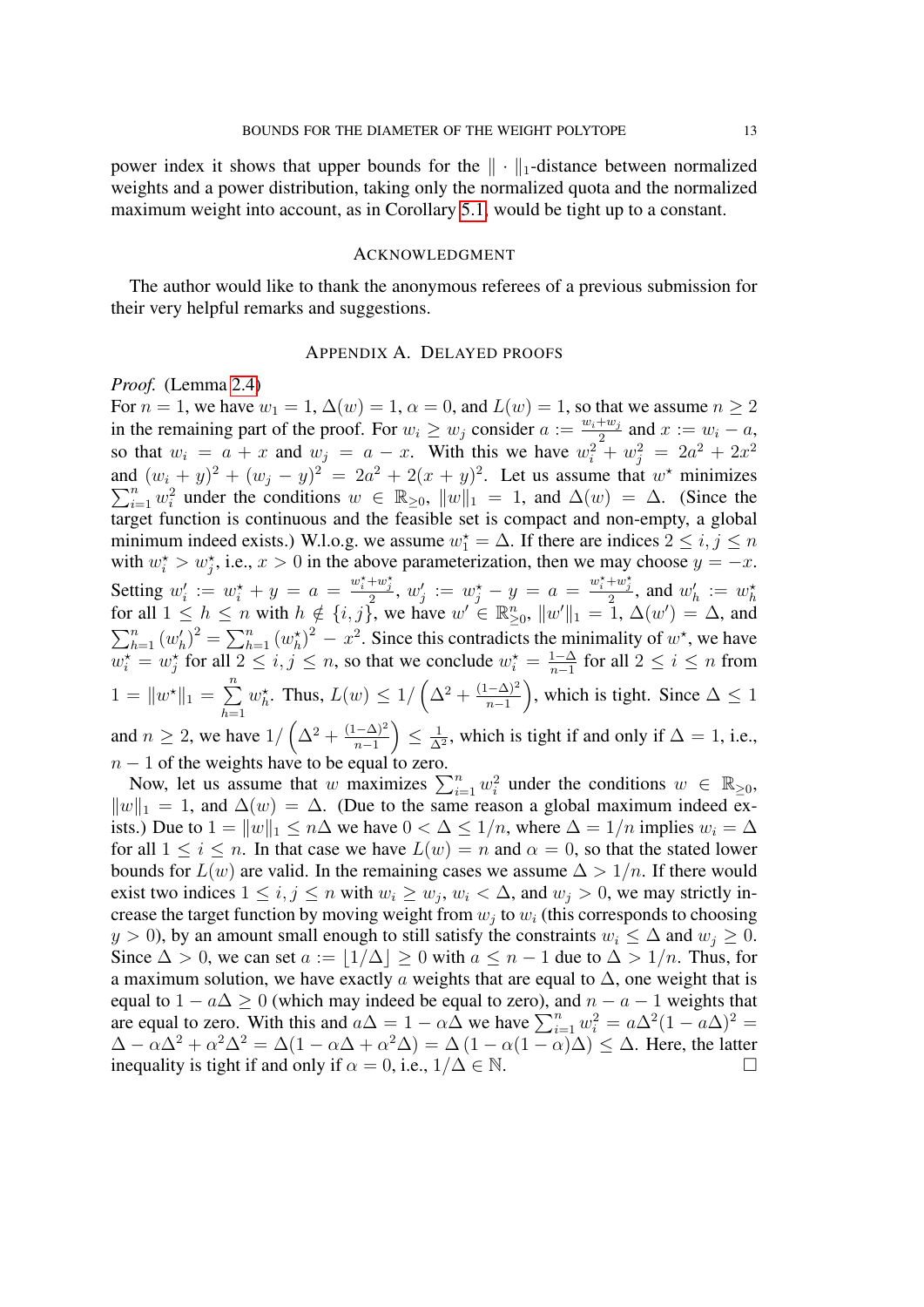*Proof.* (Lemma [4.1\)](#page-8-1)

We set  $N = \{1, \ldots, n\}$ ,  $w(U) = \sum_{u \in U} w_u$  and  $x(U) = \sum_{u \in U} x_u$  for each  $U \subseteq N$ . Let  $S^+ = \{i \in N \mid x_i > w_i\}$  and  $S^- = \{i \in N \mid x_i \leq w_i\}$ , i.e.,  $S^+$  and  $S^-$  partition the set N of players. We have  $w(S^+) < 1$  since  $w(S^+) < x(S^+) \le x(N) = 1$ , so that  $w(S^-) > 0$ . Define  $0 \le \delta \le 1$  by  $x(S^-) = (1 - \delta)w(S^-)$ . We have

$$
x(S^{+}) = 1 - x(S^{-}) = w(S^{+}) + w(S^{-}) - (1 - \delta)w(S^{-}) = w(S^{+}) + \delta w(S^{-})
$$
 (3)

and

<span id="page-13-0"></span>
$$
||w - x||_1 = (x(S^+) - w(S^+)) + (w(S^-) - x(S^-)) = 2\delta w(S^-). \tag{4}
$$

Generate a set T by starting at  $T = \emptyset$  and successively add a remaining player i in  $N\setminus T$  with minimal  $x_i/w_i$ , where all players j with  $w_j = 0$  are the worst ones. Stop if  $w(T) \ge q$ . By construction T is a winning coalition of  $[q;w]$  with  $w(T) < q + \Delta$ , since the generating process did not stop earlier and  $w_j \leq \Delta(w)$  for all  $j \in N$ .

If  $w(S^-) \ge q$ , we have  $T \subseteq S^-$  and  $x(T)/w(T) \le x(S^-)/w(S^-) = 1 - \delta$ . Multiplying by  $w(T)$  and using  $w(T) < q + \Delta$  yields

$$
x(T) \le (1 - \delta)w(T) < (1 - \delta)(q + \Delta) = (1 - \delta)q + (1 - \delta)\Delta. \tag{5}
$$

Since  $x(T) \geq q$ , as T is a winning coalition, we conclude  $\delta < \Delta/(q + \Delta)$ . Using this and  $w(S^{-}) < 1$  in Equation [\(4\)](#page-13-0) yields

$$
||w - x||_1 < \frac{2\Delta}{q + \Delta} < \frac{2\Delta}{q}.\tag{6}
$$

If  $w(S^-) < q$ , we have  $S^- \subseteq T$ ,  $x(T) = x(S^-) + x(T\backslash S^-)$ ,  $w(T\backslash S^-) > 0$ , and  $w(S^+) > 0$ . Since  $T \backslash S^- \subseteq S^+$ ,  $x(T \backslash S^-)/w(T \backslash S^-) \le x(S^+)/w(S^+)$ , so that

$$
x(T) = x(S^{-}) + x(T\setminus S^{-}) \le (1 - \delta)w(S^{-}) + \frac{x(S^{+})}{w(S^{+})} \cdot (w(T) - w(S^{-}))
$$
  
\n
$$
\le (1 - \delta)w(S^{-}) + \frac{x(S^{+})}{w(S^{+})} \cdot (q + \Delta - w(S^{-}))
$$
  
\n
$$
= q + \frac{x(S^{+})\Delta - (1 - q)\delta w(S^{-})}{w(S^{+})}
$$
  
\n
$$
\le q + \frac{\Delta - (1 - q)\delta w(S^{-})}{w(S^{+})}.
$$

Since  $x(T) \geq q$ , we conclude  $(1-q)\delta w(S^{-}) \leq \Delta$ , so that  $||w-x||_1 \leq \frac{2\Delta}{1-q}$  $1-q$  $\Box$ 

*Proof.* (Lemma [4.3\)](#page-9-1)

If  $q \le 2\Delta$ , then  $\frac{4\Delta}{\min\{q,1-q\}} \ge \frac{4\Delta}{q} \ge 2 \ge ||x-w||_1$ , so that we can assume  $q > \Delta$ .

Using the notation from the proof of Lemma [4.1,](#page-8-1) we have  $x(S^+) = w(S^+) + \delta w(S^-)$ and  $\|w - x\|_1 = 2\delta w(S^{-})$ .

Generate T by starting at  $T = \emptyset$  and successively add a remaining player i in  $N\setminus T$ with maximal  $x_i/w_i$ , where all players j with  $w_j = 0$  are taken in the first rounds,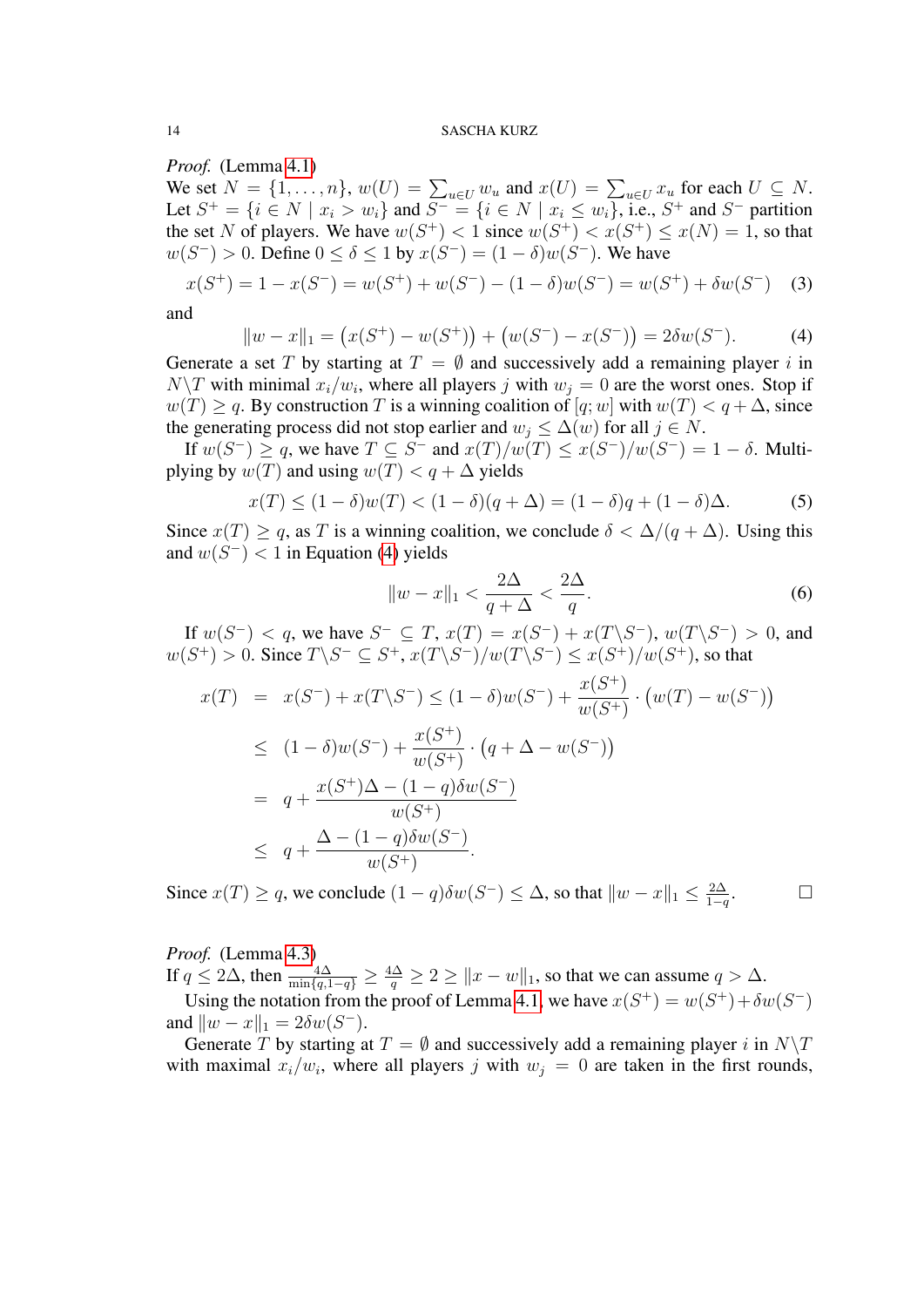as long as  $w(T) + w_i < q$ . By construction T is a losing coalition of  $[q;w]$  with  $q - \Delta \leq w(T) < q$ , since the generating process did not stop earlier.

If  $w(S^+) \ge q$ , we have  $T \subseteq S^+$  and  $x(T)/w(T) \ge x(S^+)/w(S^+) = 1 + \frac{\delta w(S^-)}{w(S^+)} \ge$  $1 + \delta w(S^-)$ . Multiplying by  $w(T)$  and using  $w(T) \geq q - \Delta$  yields

$$
x(T) \ge (1 + \delta w(S^-)) w(T) \ge (1 + \delta w(S^-)) (q - \Delta) = (q - \Delta) + \delta w(S^-) (q - \Delta).
$$
  
Since  $x(T) \le a$ , as T is a losing coefficient, we conclude  $\delta w(S^-) \le \Delta / (q - \Delta)$ , so that

Since  $x(T) \leq q$ , as T is a losing coalition, we conclude  $\delta w(S^{-}) \leq \Delta/(q - \Delta)$ , so that  $\|w - x\|_1 < \frac{2\Delta}{a - \Delta}$  $\frac{2\Delta}{q-\Delta}$ .

If  $w(S^+) \le q$ , we have  $S^+ \subseteq T$ ,  $x(T) = x(S^+) + x(T\backslash S^+)$ ,  $w(T\backslash S^+) > 0$ , and  $w(S^-) > 0$ . Since  $T \backslash S^+ \subseteq S^-$ ,  $x(T \backslash S^+) / w(T \backslash S^+) \geq x(S^-) / w(S^-)$ , so that

$$
x(T) = x(S^+) + x(T\backslash S^+) \ge w(S^+) + \delta w(S^-) + \frac{x(S^-)}{w(S^-)} \cdot (w(T) - w(S^+))
$$
  
\n
$$
\ge w(S^+) + \delta w(S^-) + (1 - \delta) \cdot (q - \Delta - w(S^+))
$$
  
\n
$$
= \delta w(S^-) + q - \Delta - \delta q + \delta \Delta + \delta w(S^+) = q - \Delta + \delta (1 - q + \Delta).
$$

Since  $x(T) \le q$ ,  $\delta \le \frac{\Delta}{1-q+\Delta}$ , so that  $||w-x||_1 \le \frac{2\Delta}{1-q+\Delta}$  due to  $w(S^-) \le 1$ .

So, for  $q > \Delta$  we have  $||w - x||_1 \le \frac{2\Delta}{\min\{q - \Delta, 1 - q + \Delta\}} \le \frac{2\Delta}{\min\{q - \Delta, 1 - q + \Delta\}}$  $\frac{2\Delta}{\min\{q-\Delta,1-q\}}$ . In order to show  $||w - x||_1 \leq \frac{4\Delta}{\min\{a\}}$  $\frac{4\Delta}{\min\{q,1-q\}}$  it remains to consider the case  $q \leq 1-q$ . For  $q > 2\Delta$ , see the start of the proof, we have  $||w - x||_1 \le \frac{2\Delta}{\min\{q-\Delta, 1-q\}} \le \frac{2\Delta}{q-\Delta} \le \frac{4\Delta}{q} \le \frac{4\Delta}{\min\{q, 1-q\}}$  $\min\{q,1-q\}$ . D

## **REFERENCES**

- <span id="page-14-2"></span>[1] L. Babai, K. A. Hansen, V. V. Podolskii, and X. Sun. Weights of exact threshold functions. In *International Symposium on Mathematical Foundations of Computer Science*, pages 66–77. Springer, 2010.
- <span id="page-14-0"></span>[2] J. F. Banzhaf III. Weighted voting doesn't work: a mathematical analysis. *Rutgers Law Review*, 19:317, 1964.
- <span id="page-14-1"></span>[3] G. Chalkiadakis, E. Elkind, and M. Wooldridge. Computational aspects of cooperative game theory. *Synthesis Lectures on Artificial Intelligence and Machine Learning*, 5(6):1–168, 2011.
- <span id="page-14-4"></span>[4] B. Curry and K. D. George. Industrial concentration: a survey. *The Journal of Industrial Economics*, 31(3):203–255, 1983.
- <span id="page-14-5"></span>[5] P. Dubey and L. S. Shapley. Mathematical properties of the Banzhaf power index. *Mathematics of Operations Research*, 4(2):99–131, 1979.
- <span id="page-14-7"></span>[6] J. Freixas and S. Kaniovski. The minimum sum representation as an index of voting power. *European Journal of Operational Research*, 233(3):739–748, 2014.
- <span id="page-14-9"></span>[7] N. Houy and W. S. Zwicker. The geometry of voting power: weighted voting and hyper-ellipsoids. *Games and Economic Behavior*, 84:7–16, 2014.
- <span id="page-14-8"></span>[8] S. Kaniovski and S. Kurz. The average representation –a cornucopia of power indices? *Homo Oeconomicus*, 32(2):169–181, 2015.
- <span id="page-14-3"></span>[9] S. Kaniovski and S. Kurz. Representation-compatible power indices. *Annals of Operations Research*, 264(1):235–265, 2018.
- <span id="page-14-10"></span>[10] S. Kurz. A note on limit results for the Penrose-Banzhaf index. *arXiv preprint 1808.03197*, 2018.
- <span id="page-14-6"></span>[11] S. Kurz, S. Napel, and A. Nohn. The nucleolus of large majority games. *Economics Letters*, 123(2):139–143, 2014.